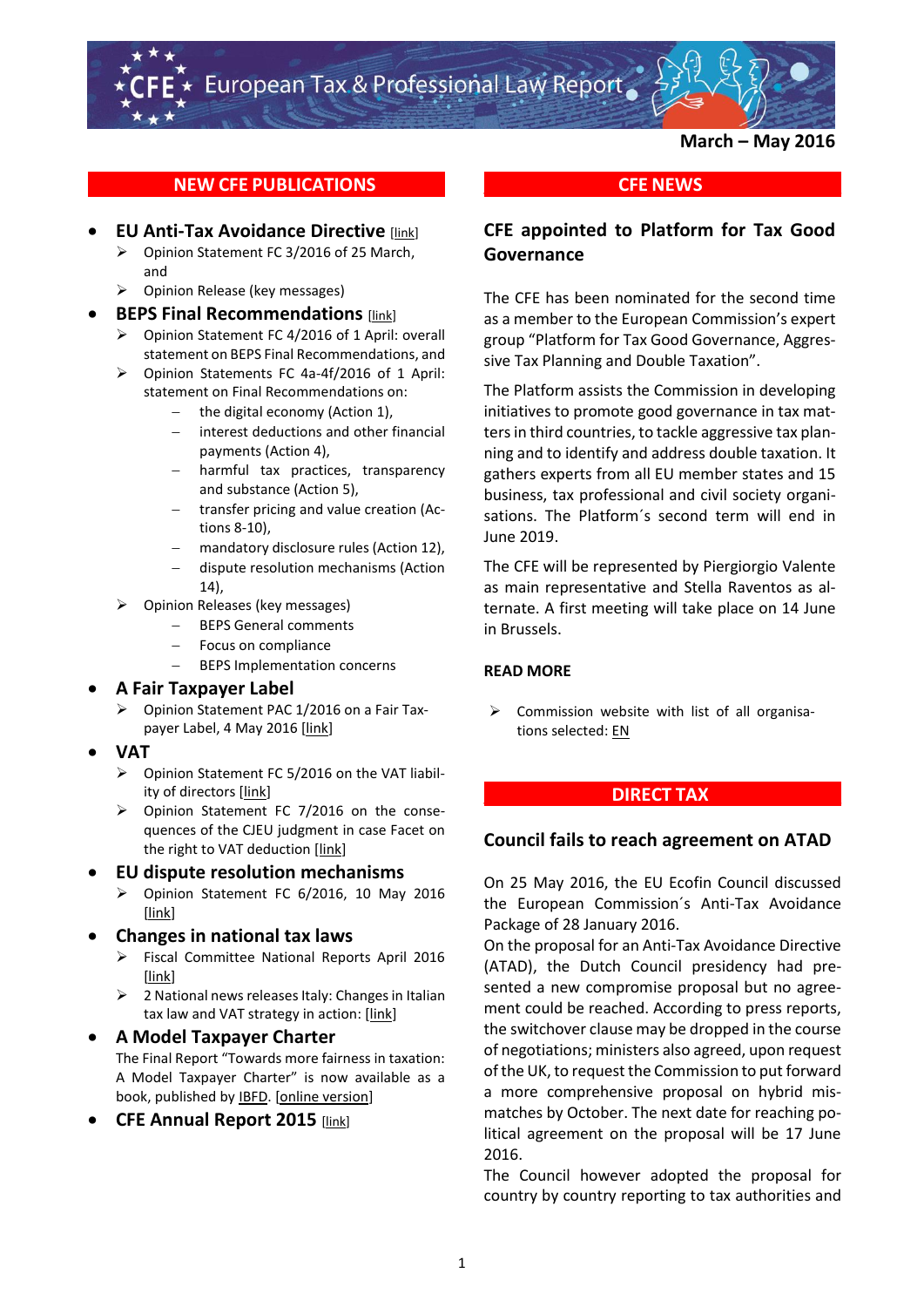the automatic exchange of the reports among these (see below, Tax Transparency).

The Council also adopted conclusions on two other parts of the Package: the two Communications on an external strategy for effective taxation, announcing a common EU methodology for blacklisting tax havens and developing measures against these, and the recommendation on tax treaty abuse and permanent establishments (PE).

Ministers agreed to draw up a common list of tax havens in 2017; criteria should be defined by September 2016, taking into account the work of the OECD Global Forum on cooperativeness of jurisdictions.

As regards treaty abuse and PE, the Council welcomed the proposed provisions with regard to a principal purpose test and permanent establishments to be included in bilateral tax treaties agreed by a member state, stressing that it also considers limitation on benefits clauses helpful.

#### **READ MORE**

Overall

- Press release, Outcome of the meeting: [EN:](http://www.consilium.europa.eu/en/meetings/ecofin/2016/05/st09342_en16_pdf/) see ATAD on p.3
- $\triangleright$  Background briefing: [EN](http://www.consilium.europa.eu/en/meetings/ecofin/2016/05/ECOFIN-background-EN_pdf/)
- $\triangleright$  EurActiv article: [EN](http://www.euractiv.com/section/euro-finance/news/member-states-fail-to-reach-deal-to-tackle-company-tax-avoidance/?nl_ref=13689553)

#### ATAD

- Latest Dutch presidency compromise proposal dated 24 May: [EN](http://data.consilium.europa.eu/doc/document/ST-9431-2016-INIT/en/pdf) (other languages: [link\)](http://www.consilium.europa.eu/register/en/content/out/?typ=SET&i=ADV&RESULTSET=1&DOC_ID=9431%2F16&DOS_INTERINST=&DOC_TITLE=&CONTENTS=&DOC_SUBJECT=&DOC_SUBTYPE=&DOC_DATE=&document_date_from_date=&document_date_from_date_submit=&document_date_to_date=&document_date_to_date_submit=&MEET_DATE=&meeting_date_from_date=&meeting_date_from_date_submit=&meeting_date_to_date=&meeting_date_to_date_submit=&DOC_LANCD=EN&ROWSPP=25&NRROWS=500&ORDERBY=DOC_DATE+DESC)
- General approach: [EN](http://data.consilium.europa.eu/doc/document/ST-9432-2016-INIT/en/pdf) (other languages: [link\)](http://www.consilium.europa.eu/register/en/content/out/?typ=SET&i=ADV&RESULTSET=1&DOC_ID=9432%2F16&DOS_INTERINST=&DOC_TITLE=&CONTENTS=&DOC_SUBJECT=&DOC_SUBTYPE=&DOC_DATE=&document_date_from_date=&document_date_from_date_submit=&document_date_to_date=&document_date_to_date_submit=&MEET_DATE=&meeting_date_from_date=&meeting_date_from_date_submit=&meeting_date_to_date=&meeting_date_to_date_submit=&DOC_LANCD=EN&ROWSPP=25&NRROWS=500&ORDERBY=DOC_DATE+DESC)

External strategy for effective taxation, treaty abuse

 $\triangleright$  Council Conclusions: [EN](http://www.consilium.europa.eu/press-releases-pdf/2016/5/47244641250_en_635997888000000000.pdf)

### **EP drafts ambitious opinion on ATAD**

On 1 March 2016, the European Parliament tabled a draft report on the European Commission´s proposal for an Anti-Tax Avoidance Directive. Rapporteur MEP Hugues Bayet (S&D/Belgium) suggested including further topics such as a definition of permanent establishment (including a purely digital presence which had been discarded by the OECD), rules on transfer pricing and a legislative framework for patent box regimes. The EP should even be given the right to call for an investigation if it is of the view that abuse takes place.

Concerning measures included in the Commission´s proposal, the draft suggest stricter rules, among other:

- $-$  For the interest limitation rule, the EU should allow the deduction of exceeding borrowing costs only up to a maximum of 10% of the taxpayer´s earnings (EBITDA), instead of 30%, limiting also the carry-forward of unused EBITDA.
- For the switch-over clause, the draft proposes including foreign low-taxed income also from other EU member states (not only third countries), and applying an effective corporate tax rate threshold of 25% (instead of 40% of the taxpayer´s country tax rate) to define such lowtaxed income.
- A 25% effective tax rate threshold is also suggested for the application of the CFC (controlled foreign companies) rule.
- Rules on hybrid mismatches should extent to third countries.
- EU member states should inform also the European Parliament on the implementation of the ATAD.

The proposal on the ATAD is subject to unanimity in the EU Council, while the EP´s opinion has only consultative character. The plenary vote is scheduled for 8 June 2016.

#### **READ MORE**

 $\triangleright$  Report tabled for plenary[: EN](http://www.europarl.europa.eu/sides/getDoc.do?type=REPORT&mode=XML&reference=A8-2016-0189&language=EN) (all EU languages)

# **CJEU rules on Belgian tax on collective investment undertakings**

On 26 May 2016, the EU Court of Justice (CJEU) rendered its judgment in the Belgian case *NN (L)* (C-48/15) on the taxation of an undertaking for collective investment (UCI) from Luxembourg that marketed units in Belgium. The Court found that Belgium could impose a tax on foreign UCI, if this tax is applied in a non-discriminatory way; the country did not have to take into account taxes paid by the UCI in Luxembourg. However, Belgium cannot prohibit foreign UCIs by court decision from marketing their units in Belgium if the UCI fails to comply with the obligation to pay the tax or to file the necessary declaration within a certain time period.

#### **READ MORE**

 $\triangleright$  Judgment: <u>EN</u> (all EU languages)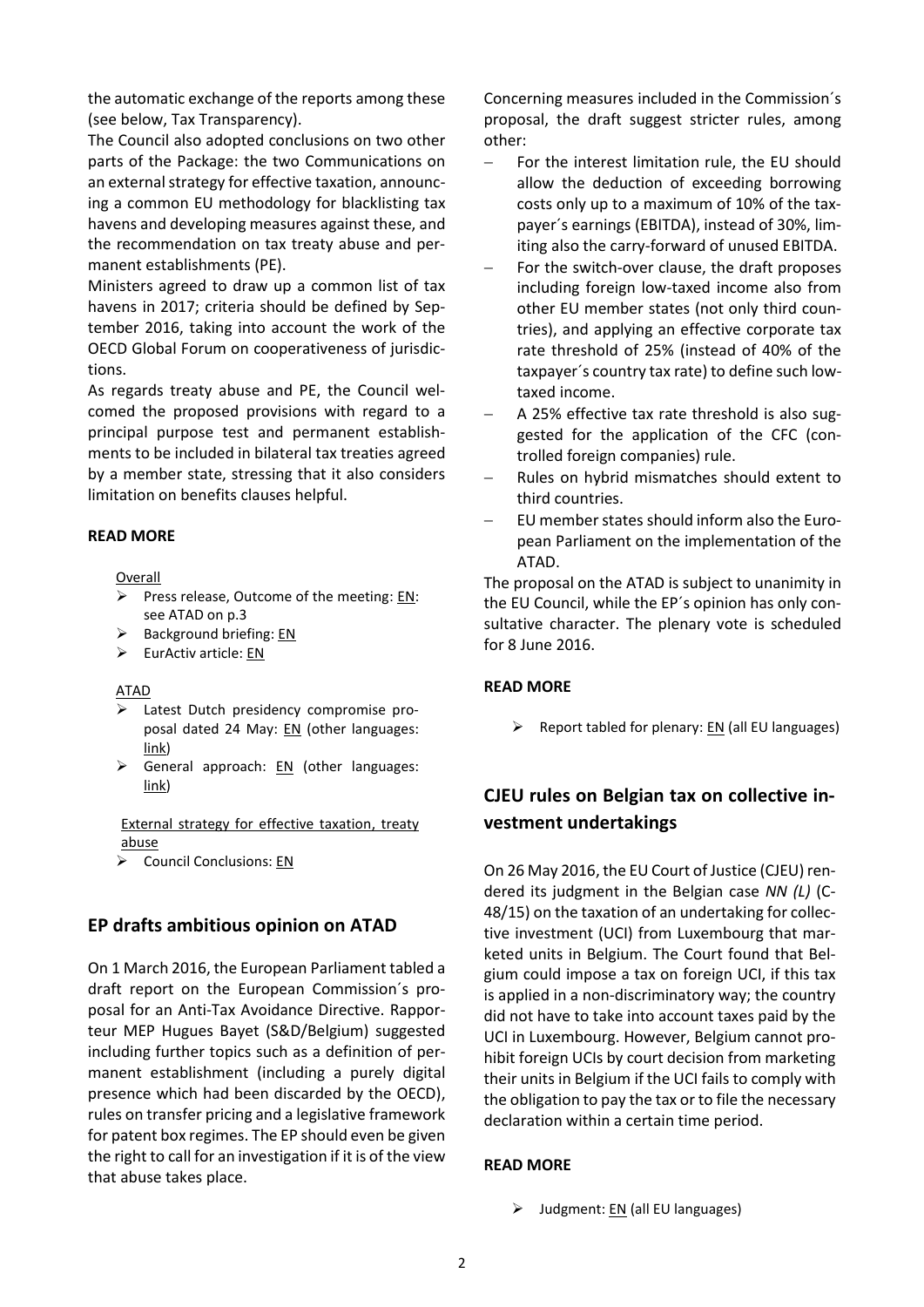Advocate-General opinion :  $EN$  (all EU languages)

# **Greek inheritance tax exemption for primary residence may not be limited to residents**

On 26 May 2016, the CJEU issued its decision in the infringement case *Commission v. Greece* (C-244/15), confirming that Greece has breached the free movement of capital in EU and EEA law by granting an inheritance tax exemption for primary residence only to spouses and children which are EU citizens and reside in Greece.

### **READ MORE**

 $\triangleright$  Judgment: [EN](http://curia.europa.eu/juris/document/document.jsf?text=&docid=178823&pageIndex=0&doclang=EN&mode=lst&dir=&occ=first&part=1&cid=172182) (all EU languages)

# **Luxembourg must issue deduction forms and give tax credit to persons receiving income from abroad**

On 26 May 2016, the CJEU gave its decision in the Luxembourgish preliminary ruling case *Charles Kohll* (C-300/15) concerning a pensioner who is resident and national of Luxembourg and receives pensions from the Netherlands; he was not granted a tax credit because as a person receiving a salary or a pension not subject to deduction at source, he did not receive the required tax deduction form. This treatment was found to infringe the free movement of workers under EU law.

#### **READ MORE**

- $\triangleright$  Judgment: [EN](http://curia.europa.eu/juris/document/document.jsf?text=&docid=178831&pageIndex=0&doclang=EN&mode=lst&dir=&occ=first&part=1&cid=174448) (all EU languages)
- Advocate-General opinion :  $EN$  (all EU languages)

# **Discriminatory taxation of legacies to foreign charities: Germany amends legislation**

Germany will change its tax law to allow donations to foreign charities the same inheritance tax treatment as donations to German charities.

This commitment has led to the closing of an infringement proceeding against the country on 25 February 2016, as the Commission announced on 31 March.

Domestic charities have been granted an exemption from German inheritance tax, whereas similar charities established in other EU/EEA States only enjoyed this exemption if their state of residence granted an equivalent or reciprocal exemption to comparable German charities.

### **READ MORE**

 $\triangleright$  List of infringement cases: [EN](http://ec.europa.eu/taxation_customs/common/infringements/infringement_cases/bycountry/index_en.htm#donations) (FR, DE available)

# **CJEU: Freedom of establishment does not preclude notification obligation on inheritance tax**

On 14 April 2016, the EU Court of Justice decided in Case C-522/14 (*Sparkasse Allgäu*) on a German request for a preliminary ruling made in proceedings between a savings bank and the tax office concerning the refusal of the credit institution to disclose to the tax office information relating to the accounts held with its dependent branch in Austria by persons who, at the time of their death, had their place of residence for tax purposes in Germany.

The Court of Justice's ruling states that the freedom of establishment does not prevent a member state from requiring credit institutions having their head office in that member state to notify its authorities of assets held or managed at their dependent branches in another member state in the event of the death of the owner of those assets who is resident in the first member state, in the case where there is no similar notification obligation in that second member state and credit institutions there are subject to banking secrecy breach of which constitutes a criminal offence.

### **READ MORE**

 $\triangleright$  Judgment: EN [\(all EU languages available\)](http://curia.europa.eu/juris/document/document.jsf?text=&docid=176343&pageIndex=0&doclang=EN&mode=req&dir=&occ=first&part=1&cid=100128)

# **Advocate General´s opinion on tax credits in EU and third country situations**

On 12 April 2016, CJEU Advocate General Kokott provided her opinion in the case *Riskin* and *Timmermans* Case C-176/15). The Court of First Instance of Liège (Belgium) had requested a preliminary ruling.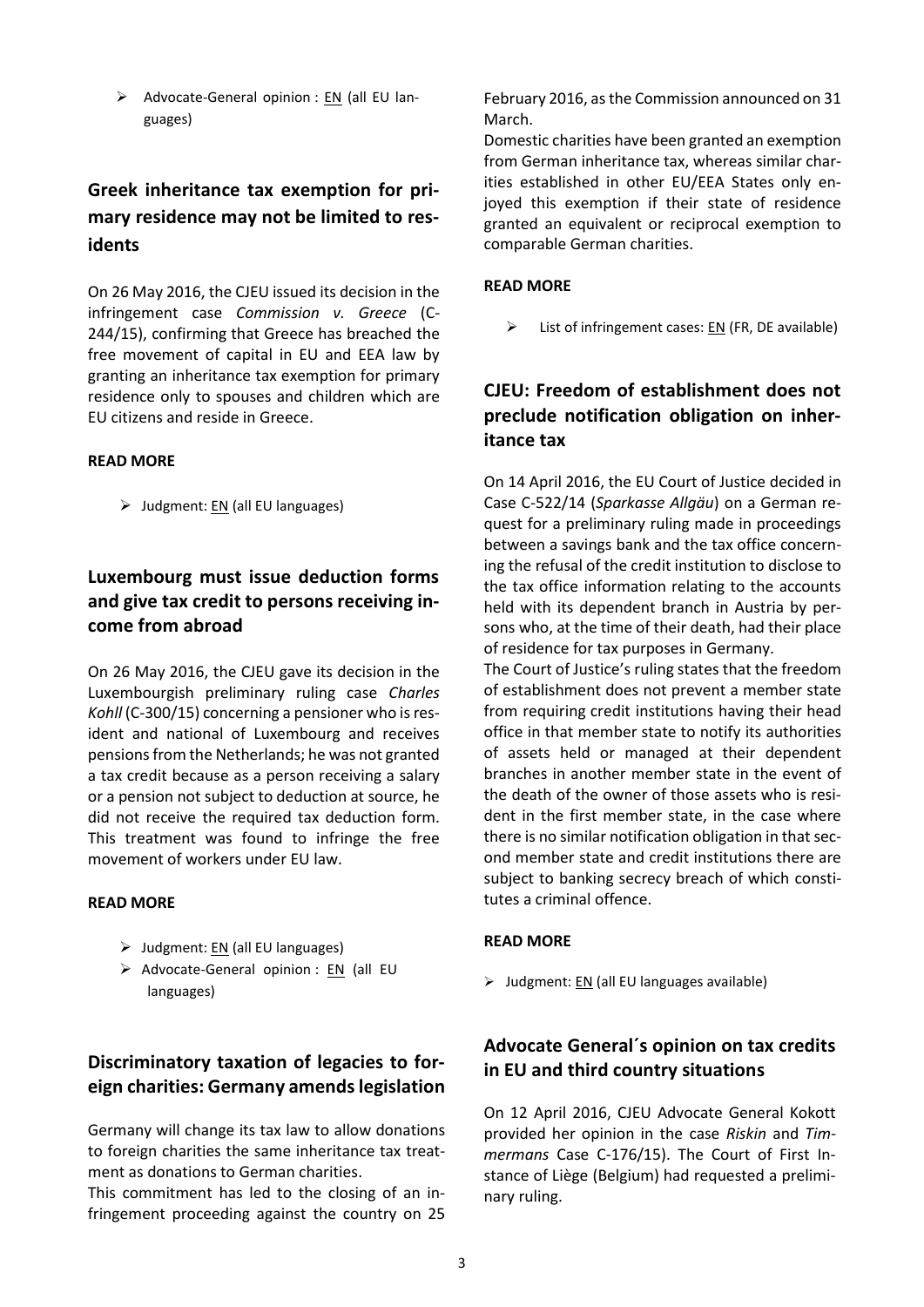The case refers to the issue whether a member state may treat investment in companies from third countries more favourable than investment in companies from other member states.

The Advocate General concluded that the free movement of capital does not preclude national legislation which, because of an obligation arising from a double tax agreement with a third state, generally credits withholding tax withheld by a third state on dividends from companies established in that state with the advance tax levied on those dividends at national level from their resident shareholders, whereas, in the case of dividends paid by companies established in another member state, it makes that credit subject to additional conditions.

### **READ MORE**

 $\triangleright$  Opinion: <u>DE</u> [\(several languages available, not EN\)](http://curia.europa.eu/juris/document/document.jsf?text=&docid=176141&pageIndex=0&doclang=DE&mode=lst&dir=&occ=first&part=1&cid=134807)

# **Commission refers Greece to Court over condition of reciprocity for granting preferential tax rates for bequests**

On 17 February 2016, the European Commission referred Greece to the CJEU (Case C-98/16), requesting the Court to declare that, by the adoption and retention in force of legislation which provides that a preferential inheritance tax rate for bequests of which the beneficiaries are non-profit-making bodies established in other member states of the EU/EEA is subject to a condition of reciprocity, Greece had failed to fulfil its obligations under the EU and EEA provisions on the free movement of capital.

### **READ MORE**

 $\triangleright$  Judgment[: EN](http://curia.europa.eu/juris/document/document.jsf;jsessionid=9ea7d2dc30d53da125b41d3248c58428882b671709b5.e34KaxiLc3qMb40Rch0SaxuSchj0?text=&docid=177007&pageIndex=0&doclang=en&mode=doc&dir=&occ=first&cid=540319) (all EU [languages](http://eur-lex.europa.eu/legal-content/EN/TXT/?uri=CELEX:62016CN0098) available)

# **Commission calls on France to end discriminatory treatment of dividends from non-resident subsidiaries**

The European Commission sent a reasoned opinion to France on 28 April 2016, calling for compliance with a judgment of the CJEU (Case C-310/09 *Accor*) from 2011 which specified that the French law on withholding tax was against EU law, being too restrictive. The Commission maintains that the subsequent restrictive judgment of the *Conseil d´Etat,* 

the French Supreme Court, is not in line with EU law as it does not take into account tax paid by sub-subsidiaries in other EU countries, as tax credits were systematically limited to one third of the dividend redistributed in France by non-resident subsidiaries, and formal and disproportionate evidencebased requirements were imposed. The Commission's request takes the form of a reasoned opinion. In the absence of a satisfactory response within two months, the Commission may refer France to the CJEU.

### **READ MORE**

 $\triangleright$  Press release: [EN](http://europa.eu/rapid/press-release_MEMO-16-1452_en.htm) (All EU languages available)

# **OECD consultation on tax treaty entitlement of non-CIV funds**

The OECD has published the responses received to its public consultation on treaty benefits for non-CIV (collective investment vehicle) funds, as part of the OECD's follow-up work to Action 6 of the BEPS proiect.

### **READ MORE**

- $\triangleright$  Press release: [EN](http://www.oecd.org/tax/treaties/beps-consultation-treaty-entitlement-non-civ-funds.htm)
- $\triangleright$  Responses received: [EN](http://www.oecd.org/ctp/treaties/public-comments-received-discussion-draft-treaty-entitlement-of-non-CIV-funds.pdf)

# **US announce measures against tax inversion deals**

The U.S. Department of Treasury´s announcement of 4 April 2016 of its intention to make "tax inversion" deals less financially appealing has led to the calling off of a planned merger between pharmaceutical companies Pfizer (US) and Allergan (Ireland).

By tax inversion deals, corporations relocate their headquarters to countries with a lower tax rate. In the past couple of years, several US companies have changed tax domicile through an acquisition of a foreign company to profit from lower tax rates abroad. Around 23 tax inversion deals took place since 2012, according to the US Congressional Research Service. Irish-based corporations have been very popular, as they allow the firms to benefit from the Irish corporate tax rate of 12.5%, instead of the 35% rate of US corporate tax.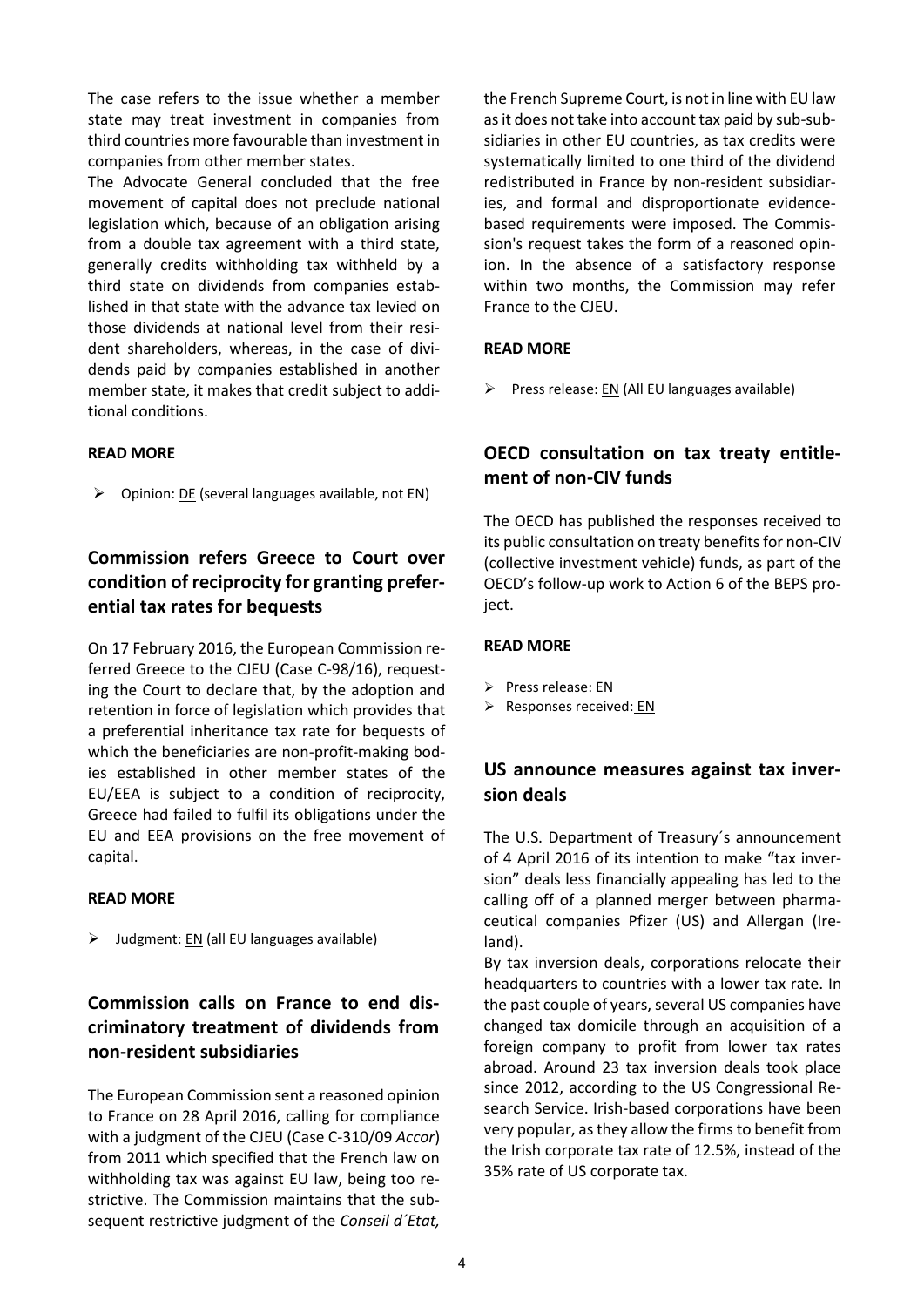#### **READ MORE**

- $\triangleright$  The Guardian article, 5 April 2016: [EN](http://www.theguardian.com/business/2016/apr/05/pfizer-allergan-merger-tax-avoidance-rules)
- $\triangleright$  Irish Times article, 8 April 2016: [EN](http://www.irishtimes.com/business/economy/collapse-of-pfizer-allergan-deal-will-be-mourned-by-few-1.2602461)

# **Double taxation: Advocate-General defends different treatment of foreign interest income where interest deduction has been denied**

Danish rules leading to double taxation by denying the exemption of interest income from a subsidiary in another EU member state are not a restriction to the freedom of establishment, according to the opinion of EU Court of Justice Advocate General Juliane Kokott, presented on 12 May 2016 in the case *Masco Denmark* and *Damixa* (C-593/14). Denmark does not allow a tax exemption on interest income if the corresponding interest deduction is denied due to thin capitalisation rules, and the subsidiary is situated in another member state; the exemption is given where the subsidiary is established in Denmark.

The AG concluded that this difference in treatment did not constitute a restriction on the freedom of establishment. Even if that were the case, the restriction could be justified based on the balanced allocation of taxing rights as well as the coherence of the tax system.

### **READ MORE**

 $\triangleright$  Opinion: [FR](http://curia.europa.eu/juris/document/document.jsf?text=&docid=178082&pageIndex=0&doclang=FR&mode=lst&dir=&occ=first&part=1&cid=556652) (available in several languages, not EN)

## **OECD consults on Multilateral Instrument and updates BEPS timetable**

On 31 May 2016, the OECD opened a public consultation (until 30 June) on creating a multilateral instrument to implement the tax treaty-related BEPS measures by modifying bilateral tax treaties (Action 15 of the BEPS Action Plan). An Ad Hoc Group of now 96 countries charged with developing such legal instrument was set up in May 2015. The Group aims to conclude its work and open the multilateral instrument for signature by the end of this year. The OECD invites comments specifically on the implementation of the multilateral agreement and on the matters it will deal with, namely a mutual agreement procedure including an optional provision for

binding arbitration and provisions on hybrid mismatch arrangements, tax treaty benefits in inappropriate circumstances, and the artificial avoidance of "permanent establishment" status.

The OECD also updated its BEPS timetable: The next consultation papers the OECD is planning to issue are:

- Design and operation of the group ratio rule for interest deductions: 6 July 2016 (deadline: 3 August 2016).
- Hybrid mismatches and branches: 15 July 2016 (deadline: 28 July 2016).
- $-$  Interest limitation in the banking and insurance sectors: 18 July 2016 (deadline: 29 August).

### **READ MORE**

- $\triangleright$  Press release : [EN](http://www.oecd.org/tax/treaties/discussion-draft-beps-multilateral-instrument.htm)
- $\triangleright$  Discussion draft [: EN](http://www.oecd.org/tax/treaties/BEPS-Discussion-draft-Multilateral-Instrument.pdf)
- $\triangleright$  List of members of the ad-hoc group : [EN](http://www.oecd.org/ctp/beps/multilateral-instrument-for-beps-tax-treaty-measures-the-ad-hoc-group.htm)

## **Reports on cross-border tax problems of individuals**

The European Commission has published two reports containing the findings of an Expert Group assisting the Commission in finding practical ways to remove tax problems of individuals who move across the EU. One report covers tax problems affecting citizens who work or invest in other EU Member States including measures already in place in certain Member States to facilitate tax compliance. The other report focuses on problems related to inheritance taxation. The CFE has contributed to the work of the Expert Group.

#### **READ MORE**

- ▶ Report Tax Obstacles: [EN](http://bookshop.europa.eu/en/ways-to-tackle-cross-border-tax-obstacles-facing-individuals-within-the-eu-pbKP0115918/)
- $\triangleright$  Report Inheritance Tax Obstacles: [EN](http://bookshop.europa.eu/en/ways-to-tackle-inheritance-cross-border-tax-obstacles-facing-individuals-within-the-eu-pbKP0415905/?CatalogCategoryID=dnkKABstlNQAAAEjLpEY4e5L)

### **\_\_\_\_\_\_\_\_\_\_ \_INDIRECT TAX \_\_\_\_\_\_\_\_\_\_\_\_\_**

### **Commission publishes VAT Action Plan**

On 7 April 2016, the European Commission tabled its VAT Action Plan aiming to modernise the current EU VAT system.

The Action Plan does not yet contain any legislative proposals but sets out the Commission´s upcoming initiatives aiming to make the VAT system simpler, more fraud-proof and business-friendly.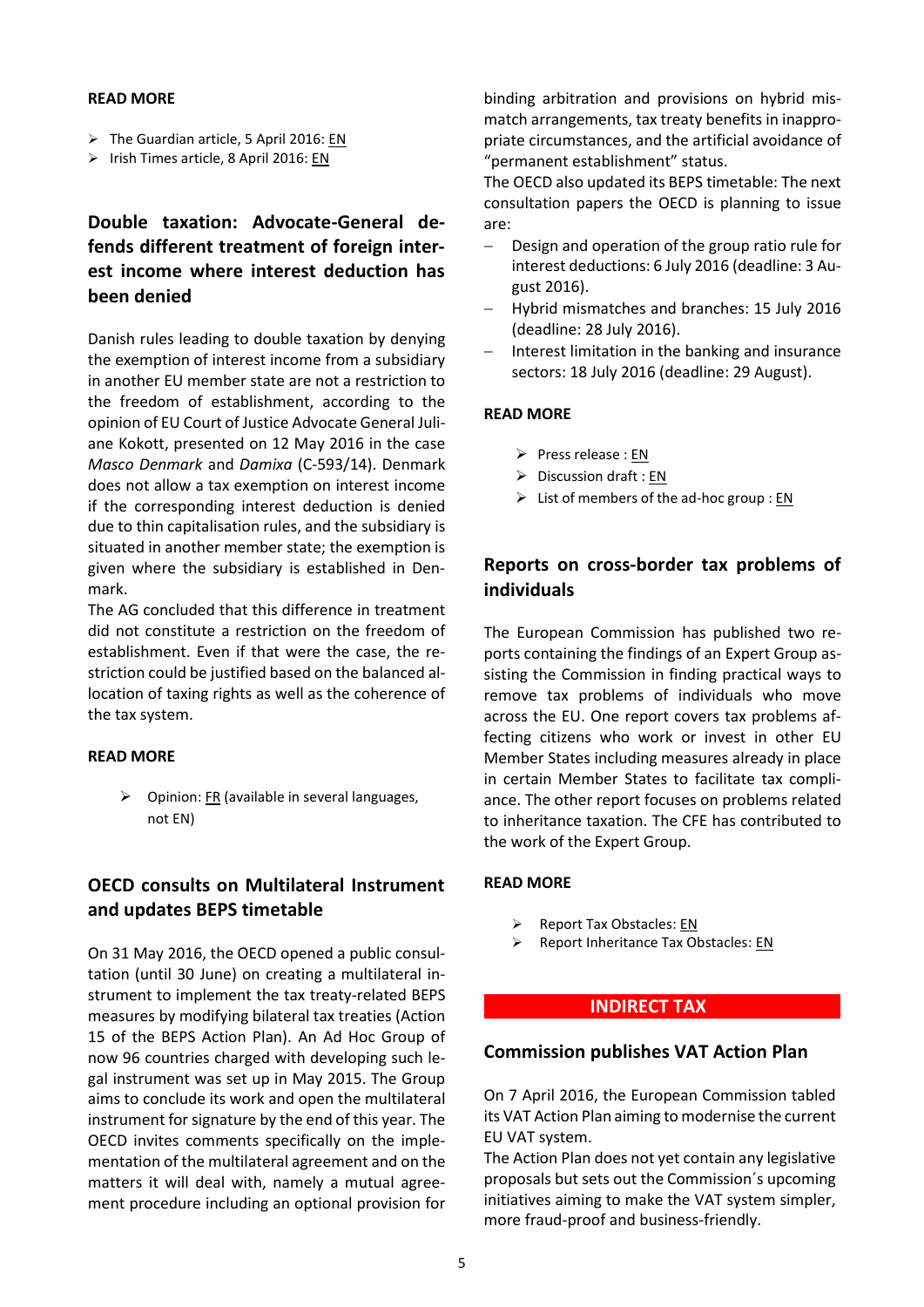The Action Plan contains of the following main measures:

- a future single destination-based European VAT system, according to which the supplier of goods will collect the tax from his customer, treating domestic and cross-border supplies equally. This would be supported by a onestop-shop system extending to all cross-border B2B supplies;
- short-term measures to tackle VAT fraud improving existing cooperation tools such as Eurofisc, to enable member states to carry out joint risk assessments and audits;
- update of the framework for VAT rates and options to grant member states greater flexibility in setting them;
- plans to simplify VAT rules for e-commerce in the context of the Digital Single Market Strategy and for a comprehensive VAT package to make life easier for SMEs.

On VAT rates, the Commission argues that the current framework (a minimum standard rate of 15% and two reduced rates of at least 5% for certain goods and services) is outdated and does not allow newly emerging services such as e-books from benefiting from reduced rates, presenting two options for reform:

- $-$  to maintain the minimum standard rate of 15% and revise the list of reduced VAT rates, or
- $-$  to grant member states more authority in determining their VAT rates. The required minimum standard rate would be abolished together with the list of reduced rates.

It appears that the former solution has met more support from member states.

The Commission will present a legislative proposal to modernise cross-border e-commerce and provide simplification, using a one-stop shop system also for tangible goods bought online.

The Action Plan also recommends government measures to facilitate voluntary taxpayer compliance and to offer taxpayers digital accounts.

### **READ MORE**

- VAT Action Plan, dedicated European Commission website[: EN](http://ec.europa.eu/taxation_customs/taxation/vat/action_plan/index_en.htm) (DE, FR available)
- $\triangleright$  Communication "on an action plan on VAT: Towards a single EU VAT area - Time to decide": [EN/DE/FR](http://ec.europa.eu/taxation_customs/resources/documents/taxation/vat/action_plan/com_2016_148_xx.pdf)
- Press release: [EN](http://europa.eu/rapid/press-release_IP-16-1022_en.htm) (All EU languages)
- Commission announcement: "20 measures to tackle the VAT gap": [EN](http://ec.europa.eu/taxation_customs/resources/documents/taxation/tax_cooperation/vat_gap/2016-03_20_measures_en.pdf)
- $\triangleright$  Questions and answers: [EN](http://europa.eu/rapid/press-release_MEMO-16-1024_en.htm) (FR available)

## **VAT Action Plan – further discussions on plans to introduce reverse charge**

At its meeting on 25 May 2016, the Ecofin Council adopted conclusion on the Commission´s VAT Action Plan, mentioning the request by some member states, which reportedly include Austria and the Czech Republic, to apply a general reverse charge mechanism.

This request has been supported by the European Parliament ECON Committee´s draft initiative (non-legislative) report on the Action Plan presented by German Conservative MEP Werner Langen on 27 April.

In contrast, on 20 May 2016, the VAT Expert Group, an advisory body to the European Commission in which CFE is represented, has issued a statement supporting the Commission´s intention to implement the destination principle in B2B cross-border trade, proposed in the Commission´s VAT Action Plan of 7 April 2016, and to make more effective use of existing international cooperation between tax administrations to tackle VAT fraud. The statement also contains a warning against the demand for a generalised reverse charge system, stating that this would risk the development of a coherent, harmonised and fraud proof VAT system and stating that such inconsistencies would create additional opportunities for fraudsters.

The European Commission is not known to be in favour of a general reverse charge mechanism either.

### **READ MORE**

- $\triangleright$  VAT Expert Group opinion: [EN](http://ec.europa.eu/taxation_customs/resources/documents/taxation/vat/key_documents/expert_group/opinion_action_plan_en.pdf)
- $\triangleright$  Council conclusion on the VAT Action Plan: [EN](http://www.consilium.europa.eu/en/press/press-releases/2016/05/25-conclusions-vat-action-plan/)
- $\triangleright$  Draft report by MEP Werner Langen: All [EU languages](http://www.europarl.europa.eu/sides/getDoc.do?type=COMPARL&mode=XML&language=EN&reference=PE582.077)

## **CJEU rules on VAT exemption on the processing of payments by credit or debit card**

On 26 May 2016, the CJEU delivered two judgments in UK preliminary ruling cases *National Exhibition Centre* (C-130/15) and *Bookit* (C-607/14). The Court decided that where an individual buys a ticket for a show or other event via a provider who processes the payment by debit or credit card in the name and on behalf of another entity, the VAT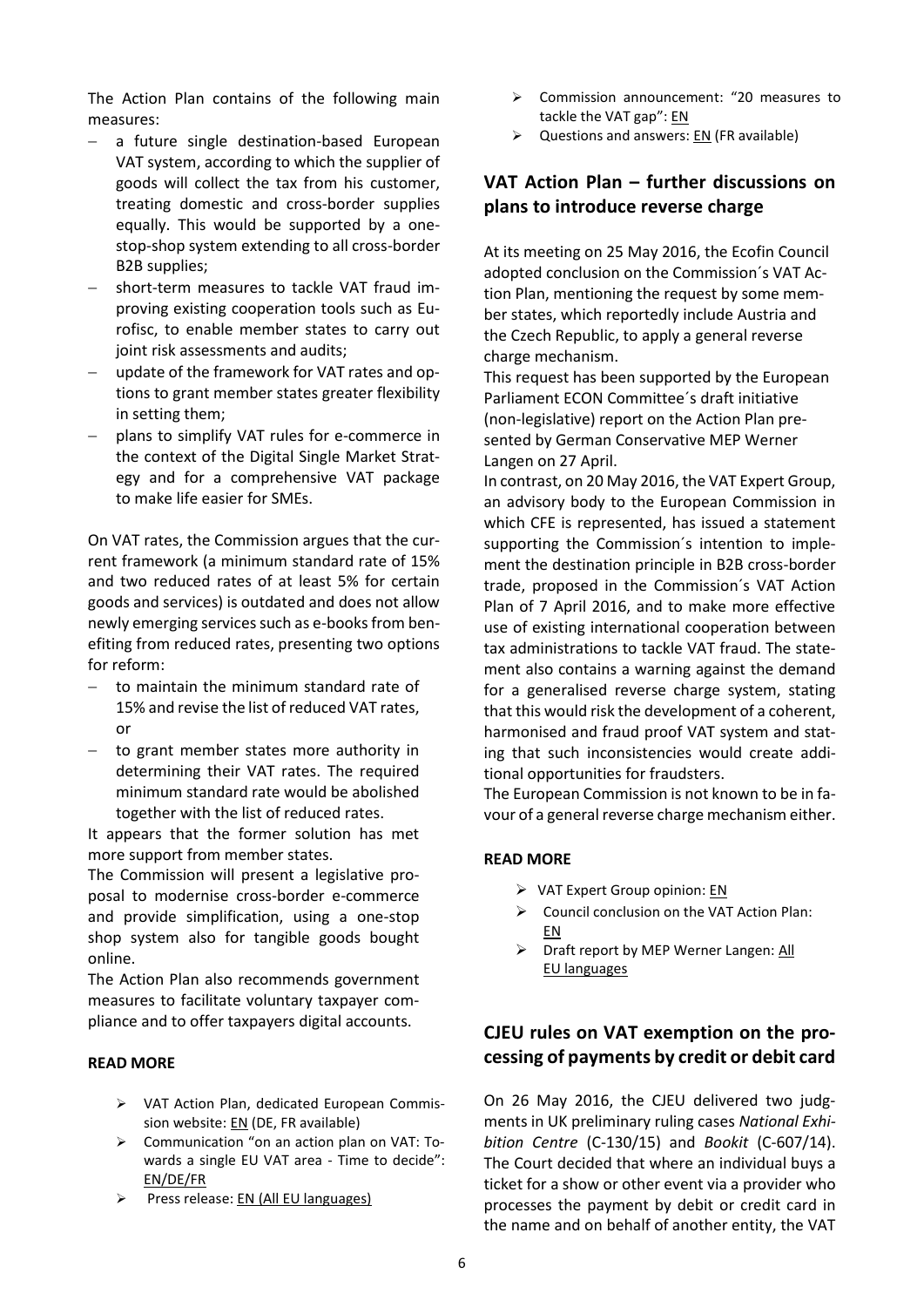exemption of transactions concerning payments and transfers does not apply to the service of that provider.

### **READ MORE**

- Judgment in *National Exhibition Center*: [EN](http://curia.europa.eu/juris/document/document.jsf?text=&docid=178832&pageIndex=0&doclang=EN&mode=lst&dir=&occ=first&part=1&cid=176151) (FR available)
- Judgment in *Bookit*[: EN](http://curia.europa.eu/juris/document/document.jsf?text=&docid=178828&pageIndex=0&doclang=en&mode=lst&dir=&occ=first&part=1&cid=179978) (All EU languges available)

## **European Court of Auditors presents report on intra-community VAT fraud**

In a report released on 3 March 2016, the European Court of Auditors (ECA) called for tougher measures against intra-Community VAT fraud. The European Court of Auditors has no judicial power but audits the accounts of EU institutions. The report reveals significant weaknesses of the current system and calls on the European Commission to put in place a common system to estimate the scale of intra-Community VAT fraud. The report's analysis has been carried out at both the Commission and Member State level. Five EU Member States were reviewed: Germany, Italy, Hungary, Latvia and the UK. According to the ECA, the European Commission should propose amendments to the VAT directive to further harmonise the state requirements on VAT reporting for intra-Community supplies of goods and services and encourage EU Member States to step up their coordination of reverse-charge policies.

#### **READ MORE**

Report: <u>EN</u>; <u>FR; [DE;](http://www.eca.europa.eu/Lists/ECADocuments/INSR15_24/INSR_VAT_FRAUD_DE.pdf) ES</u>; <u>PT</u>; [IT](http://www.eca.europa.eu/Lists/ECADocuments/INSR15_24/INSR_VAT_FRAUD_it.pdf)

## **UK successful at highest EU level in VAT zero rate for sanitary products**

The European Council, composed of heads of EU states and governments, made on 17 March 2016 a specific reference to sanitary products, on which the UK had been pressing the European Commission to allow member states the option of applying a zero rate.

#### **READ MORE**

Council Conclusions (see item 15 for VAT): [EN](http://data.consilium.europa.eu/doc/document/ST-12-2016-REV-1/en/pdf)

## **Outsourced insurance claims handling is not VAT-exempt**

On 17 March 2016, the CJEU decided in the Polish preliminary ruling case *Aspiro* (C-40/15) that the handling and assessment of insurance claims by an outsourced provider who is not an insurance agent or broker does not benefit from the VAT exemption of insurance or related services, following the opinion of Advocate-General Juliane Kokott.

### **READ MORE**

- $\triangleright$  Judgment[: EN](http://curia.europa.eu/juris/document/document.jsf?text=&docid=175157&pageIndex=0&doclang=EN&mode=lst&dir=&occ=first&part=1&cid=193335) (all EU languages)
- $\triangleright$  Opinion: [EN](http://curia.europa.eu/juris/document/document.jsf?text=&docid=173245&pageIndex=0&doclang=EN&mode=lst&dir=&occ=first&part=1&cid=193335) (all EU languages)

## **CJEU: VAT liability does not have to enjoy precedence in liquidation**

On 7 April 2016, the CJEU delivered its judgment in case C-546/14, *Degano Trasporti*, on whether a liquidation procedure which would result in only partial recovery of VAT, violates a member state´s duty to effectively recover the tax.

The judgement concludes that EU law does not require member states to grant VAT debts preferential treatment over all other categories of debt. An insolvent trader may apply to a court to open a procedure for an arrangement with creditors for the purpose of settling its debts by liquidating its assets, in which that trader offers only partial payment of a value added tax debt and establishes by an independent expert that the trader's bankruptcy would not result in a greater part of the VAT debt would to be repaid. The CJEU followed the opinion by Advocate-General Sharpston of 14 January 2016.

#### **READ MORE**

- $\triangleright$  Judgment : [EN](http://curia.europa.eu/juris/document/document.jsf?text=&docid=175670&pageIndex=0&doclang=EN&mode=lst&dir=&occ=first&part=1&cid=212236) (all EU languages)
- $\triangleright$  Opinion: <u>EN</u> (all EU languages)

## **European Commission takes Germany to court over infringement of VAT rules for travel agencies**

On 28 April 2016, the European Commission released its April infringements' package including an announcement to bring Germany before the Court CJEU on the reason of not correctly applying the specific VAT regime for travel agencies. A previous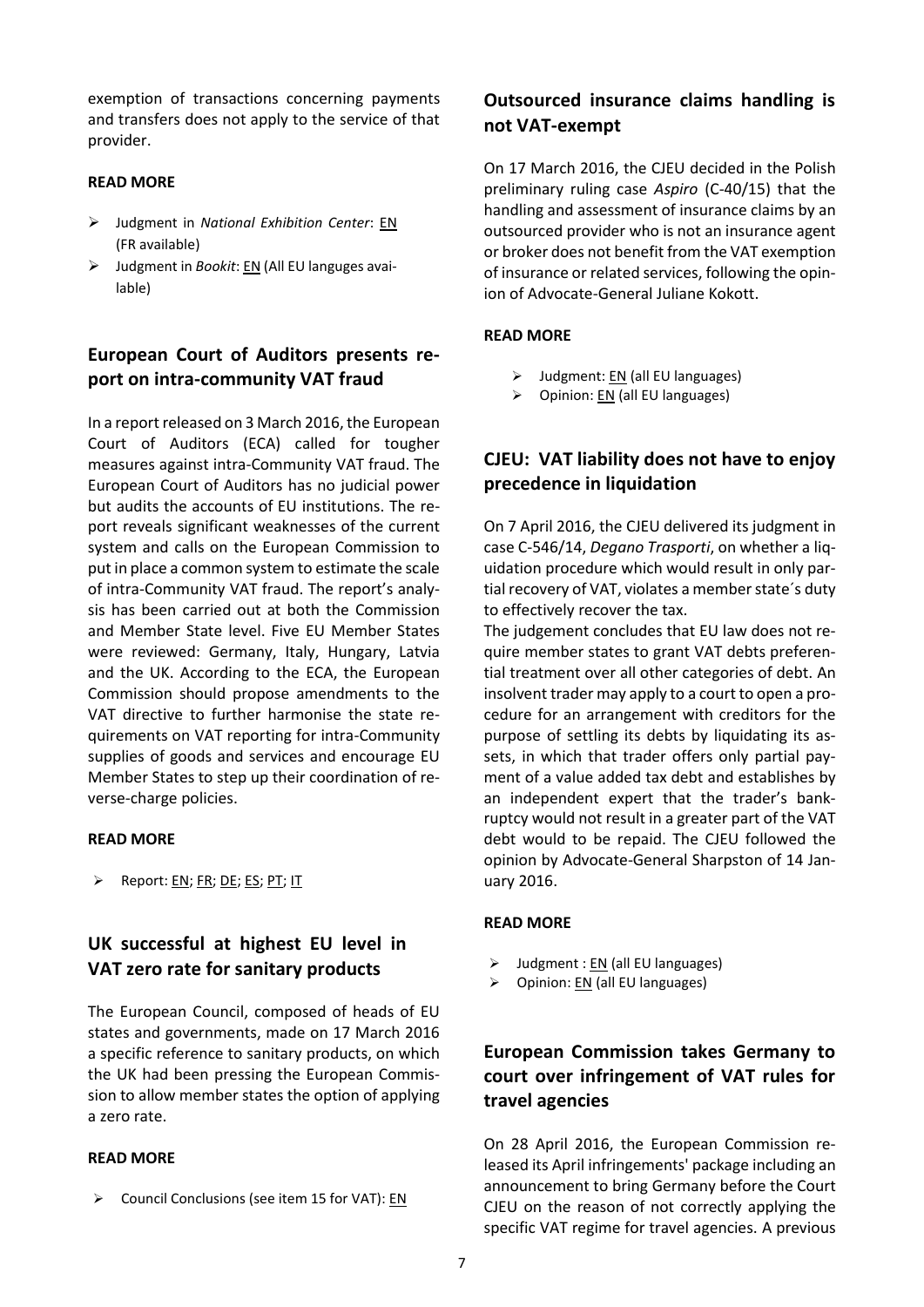call was sent already in 2015, but Germany did not react accordingly. The Directive requires that travel agencies must use their profit margin as the VAT tax base, irrespective of the client, in order to create fair competition conditions. This rule aims to create a level playing field for providers and to eliminate distortions of competition. So far, Germany applied this system exclusively to travel services supplied to private users. German authorities also allow travel agencies to set a single profit margin for all package travel supplied during a tax declaration period.

### **READ MORE**

Press release, 28.4.2016: [EN](http://europa.eu/rapid/press-release_IP-16-1461_en.htm) (FR available)

# **Advocate General: exemption for intra-Community supply of goods may not be refused for failure to provide VAT ID**

On 6 April 2016, CJEU Advocate General Saugmandsgaard Øe provided his opinion in the case *Plöckl* (C-24/15): German tax authorities had claimed that the requirements for exempting an intra-Community supply of goods were not met when a car was sold to a Spanish business and imposed an additional assessment, as no Spanish VAT ID number was provided.

The Advocate General argued that the referring court had determined that no serious indication of fraud existed, all requirements for an exemption had been met, except for the provision of a VAT registration number, which is merely a formal requirement. Non-compliance with such requirement may lead to an administrative fine, but cannot be invoked to refuse the granting of an exemption.

### **READ MORE**

 $\triangleright$  Opinion [DE](http://curia.europa.eu/juris/document/document.jsf?text=&docid=175581&pageIndex=0&doclang=DE&mode=lst&dir=&occ=first&part=1&cid=231875) (available in several languages)

# **CJEU judgement in VAT case** *Het Oudeland Beheer*

On 27 April 2016, the CJEU delivered its judgment in the Dutch preliminary ruling case C-128/14, *Het Oudeland Beheer* on the VAT taxable amount concerning immovable property:

The Court stated that where land and a building under construction have been acquired with a right in rem allowing its holder to use the immovable property, the value of that right in rem to be taken in account in calculating the taxable amount of a supply, corresponds to the value of the amount to be paid in consideration each year for the remainder of the long lease granting the right in rem.

The value of this right and the cost of completing the building built on that land may be included in the taxable amount of a supply where the taxable person has already paid VAT on that value and that cost, but also deducted the VAT immediately and in full.

### **READ MORE**

 $\triangleright$  Judgment: [EN](http://curia.europa.eu/juris/document/document.jsf?text=&docid=177350&pageIndex=0&doclang=en&mode=req&dir=&occ=first&part=1&cid=781271) (all EU languages)

# **Commission calls on Germany to amend VAT rules on cross-border road passenger transport**

On 28 April 2016, the European Commission sent a request to Germany to amend its VAT rules on cross-border road passenger transport. Germany currently applies VAT rules that treat short cross-border passenger transport services (less than 10km) as a foreign service for tax purposes, meaning that these services are not taxable in Germany.

EU law however requires that passenger transport services must be taxed where the transport takes place and must be proportionate to the distances covered. According to the European Commission, the rule applied in Germany is not allowed under the VAT Directive and cannot be considered as a simplification measure since it is not intended to simplify the collection of the VAT, but rather not to collect VAT at all.

The Commission's request takes the form of a reasoned opinion. The Commission may refer this issue to the EU Court of Justice within two months.

### **READ MORE**

Press release:  $EN$  (All EU languages)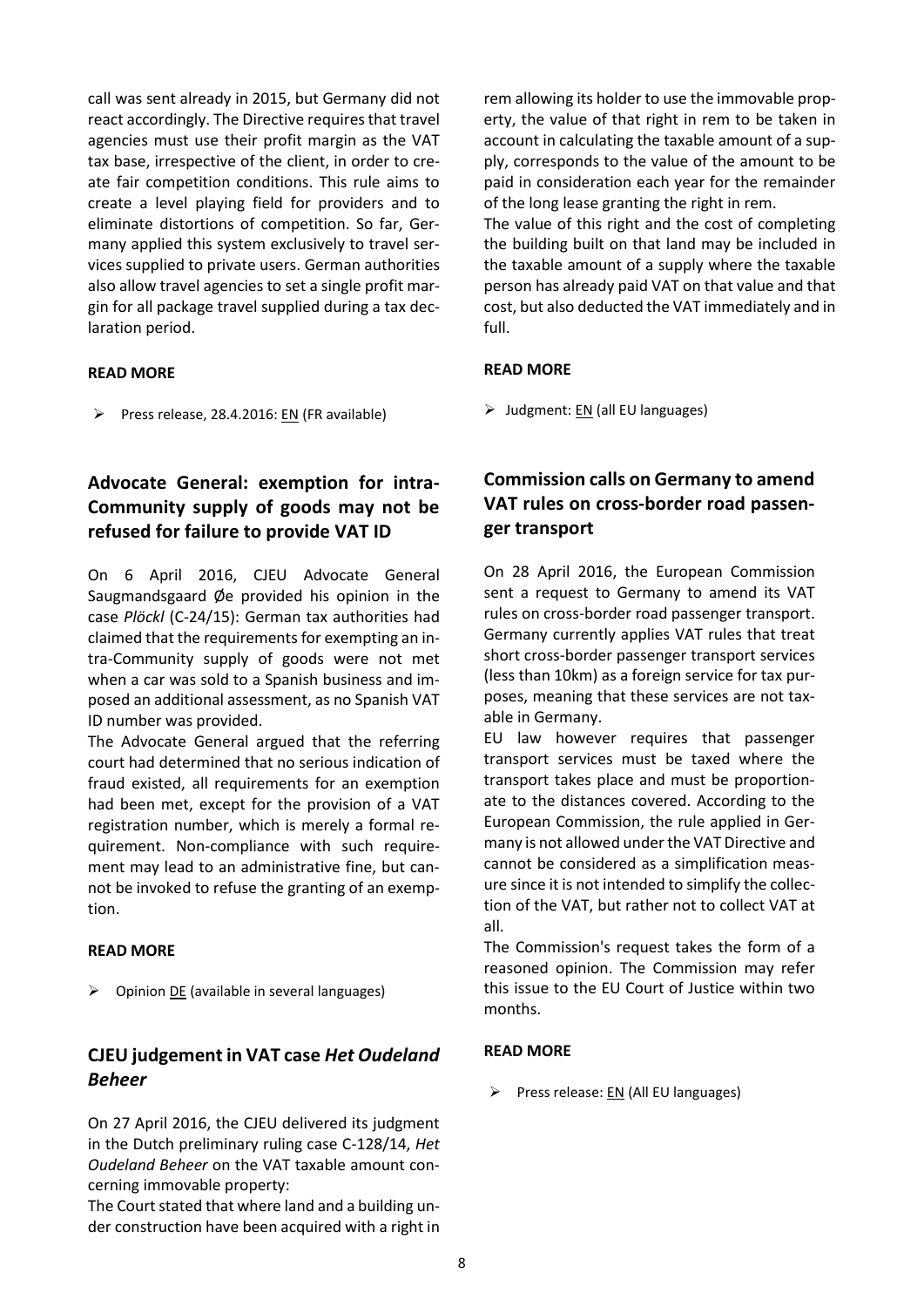# **CJEU judges on VAT on services by municipalities**

The CJEU judged on 12 May 2016 in the Case C-520/14, *Gemeente Borsele*, that a regional or local authority which provides a service for the transport of schoolchildren did not carry out an economic activity and was not therefore a taxable person.

### **READ MORE**

 $\triangleright$  Judgment [EN \(available in all languages\)](http://curia.europa.eu/juris/document/document.jsf?text=&docid=178162&pageIndex=0&doclang=en&mode=req&dir=&occ=first&part=1&cid=765714)

## **Commission updates basic information for micro-e-businesses**

The European Commission has updated its guidance for micro-businesses supplying electronic, telecommunications and broadcasting services. Since 2015, these services are to be taxed where the recipient -a consumer or a business- resides. The updates responds to calls from micro-enterprises that find the new rules difficult to comply with.

### **READ MORE**

 $\triangleright$  Updated guidance[: EN](http://ec.europa.eu/taxation_customs/resources/documents/taxation/vat/how_vat_works/telecom/information_microbusinesses_euvat_2015.pdf)

## **\_\_ \_\_TAX TRANSPARENCY \_\_\_ \_\_\_\_\_**

# **European Commission tables proposal for public country-by-country reporting**

On 12 April 2016, the European Commission has tabled a legislative proposal for public country-bycountry reporting of tax information by large multinationals.

Main features of the proposal are:

All multinationals (EU and non-EU companies) with a global annual turnover exceeding € 750 million that have branches or subsidiaries in the EU would be required to publicly disclose information on:

- the nature of the group's activities,
- the number of employees,
- the total net turnover made, which includes the turnover made with third parties as well as between companies within a group,
- the profit made before tax,
- the amount of income tax due in the country as a reason of the profits made in the current year in that country,
- the amount of tax actually paid during that year,
- and the accumulated earnings,

on an annual basis. Reporting should also include explanations on discrepancies between the amounts of income tax paid and income tax accrued.

The information has to be provided for each EU member state in which the multinational operates. For non-EU countries, aggregated information may be provided. The proposal provides for stronger transparency requirements for companies' activities in countries which do not observe international standards for good governance in the area of taxation. Reportedly, this is a last-minute addition in reaction to the controversy around "Panama Papers". These third countries will be determined using a common EU screening process that has been announced as part of the Anti-Tax Avoidance Package of 28 January but still needs to be developed.

The information will have to be available for at least 5 years on the company´s website and in an EU business register.

Country by country reporting to tax administrations by multinationals (also applying the € 750 million turnover thresholds, in accordance with the OECD BEPS 13 Recommendations) has been adopted by the EU Council on 25 May 2016 (see article in this report).

### **READ MORE**

- $\triangleright$  The Guardian article[: EN](http://www.theguardian.com/business/2016/apr/12/brussels-pressures-multinationals-to-declare-taxes-and-profits?CMP=share_btn_tw)
- $\triangleright$  Link to press release EN (All EU [languages](http://europa.eu/rapid/press-release_IP-16-1349_en.htm?locale=en) available)
- $\triangleright$  Questions and answers: EN [\(FR](http://europa.eu/rapid/press-release_MEMO-16-1351_en.htm?locale=en) available)
- ▶ Text of the proposal COM(2016)198: [EN](http://eur-lex.europa.eu/legal-content/EN/TXT/?uri=CELEX:52016PC0198) (all EU languages)
- $\triangleright$  Executive Summary [DE](http://ec.europa.eu/finance/company-reporting/docs/country-by-country-reporting/160412-summary-impact-assessment_de.pdf); EN
- > Impact assessment [EN](http://ec.europa.eu/finance/company-reporting/docs/country-by-country-reporting/160412-impact-assessment_en.pdf)

# **Israel extends mandatory tax planning disclosure requirements**

Since the beginning of this year, new tax planning disclosure rules apply to tax advisers in Israel: While certain transactions considered as "tax planning" were already subject to disclosure since 2006, the existence of a written professional opinion regarding transactions, potentially resulting in a tax saving, must now be reported as well, including the transaction or activity to which the opinion relates and its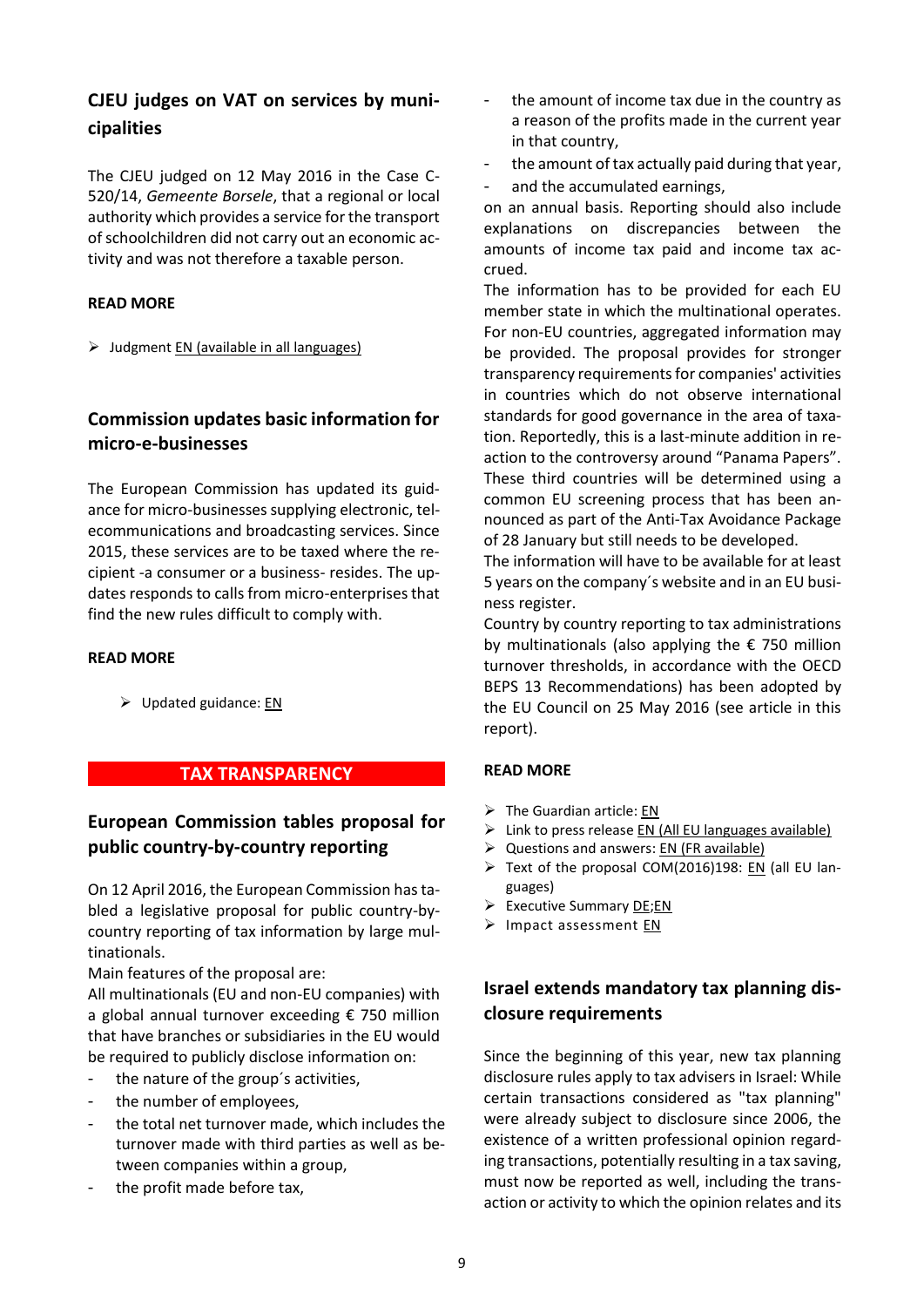estimated tax impact. A reporting obligation is triggered by an opinion for which fees exceed an equivalent of roughly € 24,000 or for which fees are contingent on the "tax benefit". Opinions containing a legal position contrary to views published by the tax administration must be disclosed when the tax benefit exceeds roughly  $\epsilon$  1.2 m in one year, or  $\epsilon$  2.4 m over four years.

In the EU, Ireland, Portugal and the UK have introduced tax planning disclosure requirements. The OECD, in its Final Recommendations on BEPS Action 12, gives recommendations on disclosure requirements but refrains from commenting on whether countries should or should not introduce them.

# **OECD issues standardised electronic format for the exchange of BEPS country-bycountry reports**

On 22 March 2016, the OECD released a standardised electronic format for the exchange of countryby-country (CbC) reports between jurisdictions as well as a user guide. This CbC XML scheme is part of the OECD's work to ensure the swift and efficient implementation of the BEPS measures.

CbC reports should be electronically transmitted between the competent authorities. The move is expected to help tax administrations obtain a complete understanding of the way in which multinational enterprises structure their operations. Exchanges of CbC reports will start in 2018 containing information from the year 2016 onwards. The CbC reporting template applies to groups with an annual consolidated revenue in the immediately preceding fiscal year of at least € 750 million.

#### **READ MORE**

 $\triangleright$  Press release: [EN](http://www.oecd.org/fr/fiscalite/oecd-releases-standardised-electronic-format-for-the-exchange-of-beps-country-by-country-reports.htm)

# **Council adopts reporting and exchange of country-by-country tax information**

On 25 May 2016, the Ecofin Council formally adopted the proposal including in the EU Administrative Cooperation Directive the filing of country by country reports by large multinationals (revenues exceeding € 750 million) to tax authorities and the automatic exchange of the reports among these. EU-based companies will already have to report from the 2016 fiscal year. Parent companies from

non-EU countries have to file reports through their EU subsidiaries from the 2017 fiscal year.

This measure which implements the OECD/G20 BEPS Action 13 Recommendation into EU law had already been politically agreed at the Council meeting on 8 March; the European Parliament has expressed its support on 12 May.

#### **READ MORE**

- $\triangleright$  EP opinion, 12 May 2016
- $\triangleright$  Text adopted by the Council, 25 May 2016: [EN](http://data.consilium.europa.eu/doc/document/ST-7148-2016-INIT/en/pdf)

### **\_\_\_\_ADMINISTRATIVE CO-OPERATION\_\_\_\_ \_\_\_\_AND FIGHT AGAINST TAX FRAUD \_\_\_**

## **OECD Global Forum publishes 10 new peer reviews**

On 14 March 2016, the OECD Global Forum on Transparency and Exchange of Information for Tax Purposes published ten new country peer reviews assessing the legal framework and practical functioning of tax information exchange.

Croatia and Tunisia were found to have sufficient legal frameworks in place to move to phase 2 dealing with the practical functioning of the exchange. For Georgia and seven non-European countries including Kenya, Nigeria and Saudi-Arabia, the phase 2 reviews were completed, bringing the number of jurisdictions that have passed both phases to 94, with 28 jurisdictions only having completed phase 1. On 14 March, 132 countries were members of the Global Forum. Peer reviews are carried out irrespectively of whether a country is a Global Forum member.

### **READ MORE**

- $\triangleright$  All ratings issued to date[: EN](http://www.oecd.org/tax/transparency/GFratings.pdf)
- $\triangleright$  Press release, 14 March 2016: [EN](http://www.oecd.org/tax/new-global-forum-peer-reviews-highlight-ever-increasing-compliance-with-tax-transparency-standards.htm) (FR available)

### **San Marino tax agreement approved by EU Council**

On 21 April 2016, the EU Council approved the conclusion of an agreement with San Marino to fight tax evasion, requiring the EU member states and San Marino to exchange bank account information automatically, applying measures equivalent to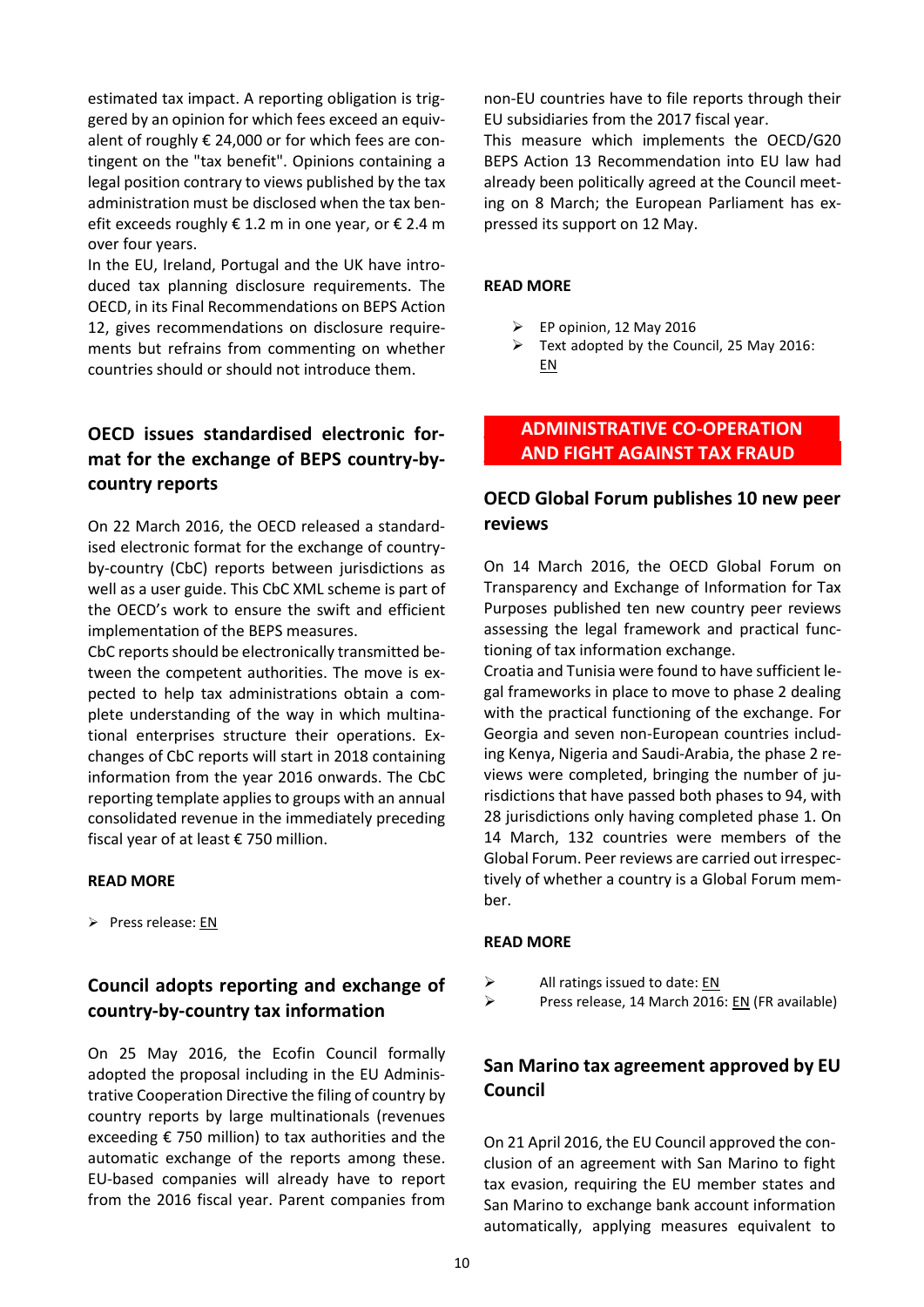those in an EU Administrative Cooperation Directive.

### **READ MORE**

 $\triangleright$  Press release [all languages](http://www.consilium.europa.eu/en/press/press-releases/2015/12/08-ecofin-eu-san-marino-taxation-agreement/)

# **FATCA: Panama signs agreement / Competent Authority Agreement with Slovakia published**

On 27 April 2016, Panama and the United States signed an intergovernmental agreement to improve international tax compliance according to the US Foreign Account Tax Compliance Act (FATCA).

FATCA represents an US initiative, calling on financial institutions around the world to provide information on the accounts of Americans abroad in order to fight tax evasion.

With the signing of this Intergovernmental Agreement (IGA), exchange of information about customers to which FATCA applies will take place between the tax administrations, but not directly between the Foreign Financial Institutions and the Internal Revenue Service of the United States.

On 26 April 2016, the US Internal Revenue Service also released the text of the competent authority arrangement signed between the US and Slovakia, following up on the signing of the US-Slovak FATCA implementation agreement of 31 July 2015.

### **READ MORE**

- FATCA intergovernmental agreement US/Panama 27 April 2016: [EN](https://www.treasury.gov/resource-center/tax-policy/treaties/Documents/FATCA-Agreement-Panama-4-27-2016.pdf)
- FATCA implementation agreement US/Slovakia, 26 April 2016: [EN](https://www.irs.gov/pub/irs-utl/slovakrepublic_competent_authority_arrangement.pdf)

# **Further countries agree to sharing of country-by-country reports and bank account information**

On 12 May 2016, Canada, China, Iceland, India, Israel and New Zealand signed the Multilateral Competent Authority Agreement for the automatic exchange of country-by-country reports, bringing the total number of signatories to 39 countries. The agreement aims to implement Action 13 of the BEPS

Action Plan to ensure that tax administrations obtain a broader picture on how multinational enterprises structure their operations.

Moreover, on 13 May, five more jurisdictions including Panama committed to joining the automatic exchange of financial account information (OECD/G20 Common Reporting Standard, or CRS), bringing the number of CRS signatories to 101; Israel and Russia also signed the Multilateral Competent Authority Agreement for the implementation of the CRS, being the 81st and 82nd signatory to that agreement. **READ MORE**

- $\triangleright$  press release, CBCR: [EN](http://www.oecd.org/tax/a-new-boost-to-transparency-in-international-tax-matters-six-new-countries-sign-agreement-enabling-automatic-sharing-of-country-by-country-reporting.htm)
- P press release, CRS:  $EN$  (ES, FR available)
- Multilateral Competent Authority Agreement on CRS[: EN](http://www.oecd.org/tax/automatic-exchange/international-framework-for-the-crs/?utm_source=Adestra&utm_medium=email&utm_content=CRS%20Multilateral%20Competent%20Authority%20Agreement&utm_campaign=Tax%20News%20Alert%2013-05-2016&utm_term=demo)
- Multilateral Competent Authority Agreement on CBCR: [EN](http://www.oecd.org/tax/automatic-exchange/about-automatic-exchange/cbc-mcaa.pdf)

### **\_\_ \_\_ STATE AID \_ \_\_ \_\_\_\_\_**

## **Ireland and UK divided over Commission's decision on tax rulings**

Ireland and the UK took opposite sides regarding European Competition Commissioner Margrethe Vestager´s efforts to target certain tax rulings issued by EU member states to multinationals. According to an article published in POLITICO, Ireland supported an appeal against the Commission´s verdict calling on Luxembourg to collect €25 - 30 million in taxes from a subsidiary of Fiat. The UK backed Vestager against the Luxembourg's appeal, to the surprise of commentators. The country apparently also supported the Commission in an appeal by the Dutch government to collect up to €30 million in back taxes from Starbucks. The Commission recently dropped an early stage inquiry into generous UK tax arrangements for patent-holders, but is still assessing a UK tax settlement with Google.

### **READ MORE**

 $\triangleright$  Politico article, 18 May 2016: [EN](http://www.politico.eu/pro/ireland-uk-move-against-margrethe-vestager-on-tax-decisions/)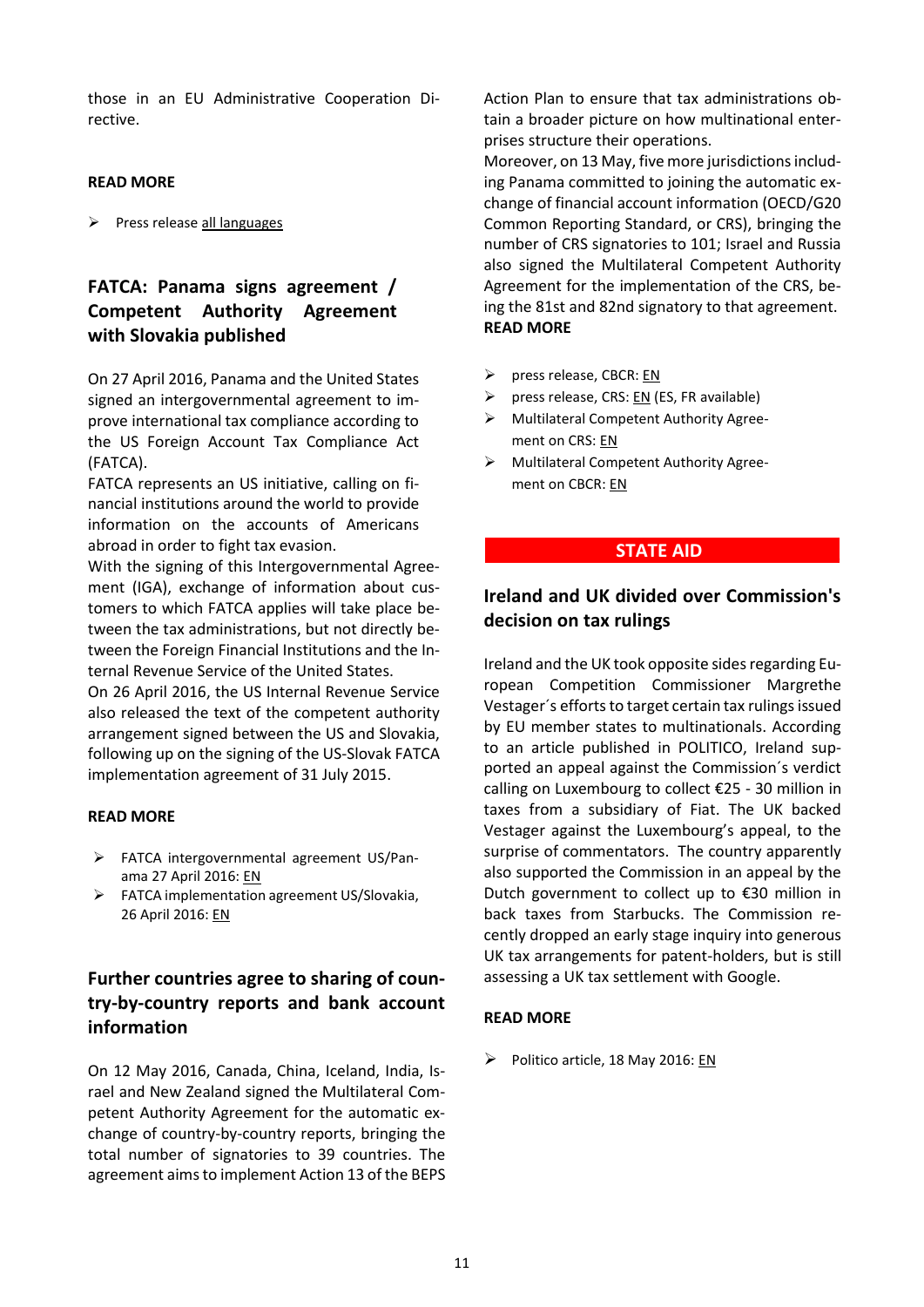### **\_\_ \_\_OTHER TAX POLICY \_ \_\_ \_\_\_\_\_**

## **OECD publishes new reports on co-operative compliance and tax service providers**

On 13 May 2016, the OECD published a number of new reports two of which are of specific relevance for tax advisers:

The report "Co-operative Tax Compliance: Building Better Tax Control Frameworks" is a follow-up to the OECD´s 2013 report introducing the concept of "co-operative compliance" and deals with the design and operation of internal Tax Control Frameworks which is a key component in large businesses´ compliance, and with risk management of tax administrations.

The report "Rethinking Tax Services: The Changing Role of Tax Service Providers in SME Tax Compliance" contains a special focus on tax-related services provided by other operators than tax advisers or accountants, like software companies. It provides an overview of developments and new service solutions in the area of online and mobile services and machine-to-machine communication, and new ways of interaction between SMEs and tax administration, which may significantly impact on the market for accountancy and tax advice.

#### **READ MORE**

 $\triangleright$  New OECD publications: [EN](http://www.oecd.org/tax/forum-on-tax-administration/publications-and-products/#d.en.369266)

## **Call for reinforcing the Code of Conduct on business taxation**

On 8 March 2016, the Ecofin Council adopted conclusions on the future of the working group overseeing the implementation of the Code of Conduct on business taxation. The Group is called on to speed up its decision-making process and become more transparent.

The Council conclusions aim at an improvement of the group's governance, transparency and working methods. Assessments of potentially harmful tax regimes should be delivered quicker, with an earlier and more frequent involvement of the Council. Information to the public on the group's ongoing and past work should be enhanced. A decision on the revision of the group's mandate should be taken by the end of June 2016. These plans to beef up the Code of Conduct Group follow-up on the Lux Leaks controversy and the Commission's state aid probes into the tax affairs of multinationals. The plans have been criticised as unambitious and disappointing by

German Green MEP Sven Giegold, who stressed that they lack an obligation of the group´s chair to appear before the European Parliament. The Code of Conduct Group on business taxation dealing with harmful tax competition was set up by EU ministers in 1998.

#### **READ MORE**

 $\triangleright$  Council conclusions, 8 March 2016: [EN](http://data.consilium.europa.eu/doc/document/ST-6674-2016-INIT/en/pdf)

### **MEPs call for whistle-blowers protection**

On 4 May 2016, the Greens/European Free Alliance in the European Parliament have called on the European Commission to table a legislative proposal to protect whistle-blowers and have presented a proposal for a draft Directive for discussion. This proposal would apply to all workers in the public and private sectors and assure them protection from criminal and civil prosecution, excluding in particular sanctions from the employer. Protection should not only be granted for disclosure of criminal action, but also e.g. of facts that show, e.g., a likely negative effect on public finance. Unlike the EP´s resolution of 16 December 2015, the newly proposed text does not provide for a limitation that whistle-blowers should firstly report to public authorities and only go public where these authorities fail to take action.

Discussion draft[: EN](http://bit.ly/1TI9LhB)

## **UN publishes data on financial flows through tax havens**

On 3 May 2016, the UN Conference on Trade and Development (UNCTAD) published a report illustrating that investment flows through offshore financial hubs, including offshore financial centres and special purpose entities (SPEs), have declined but remain sizable, and were very volatile in 2015. As the report points out, the proportion of investment income booked in low tax, often offshore, jurisdictions is high and possibly growing. It further states that the disconnect between the locations of income generation and productive investment results in substantial fiscal losses and highlights a pressing need to create greater coherence among tax and investment policies at the global level.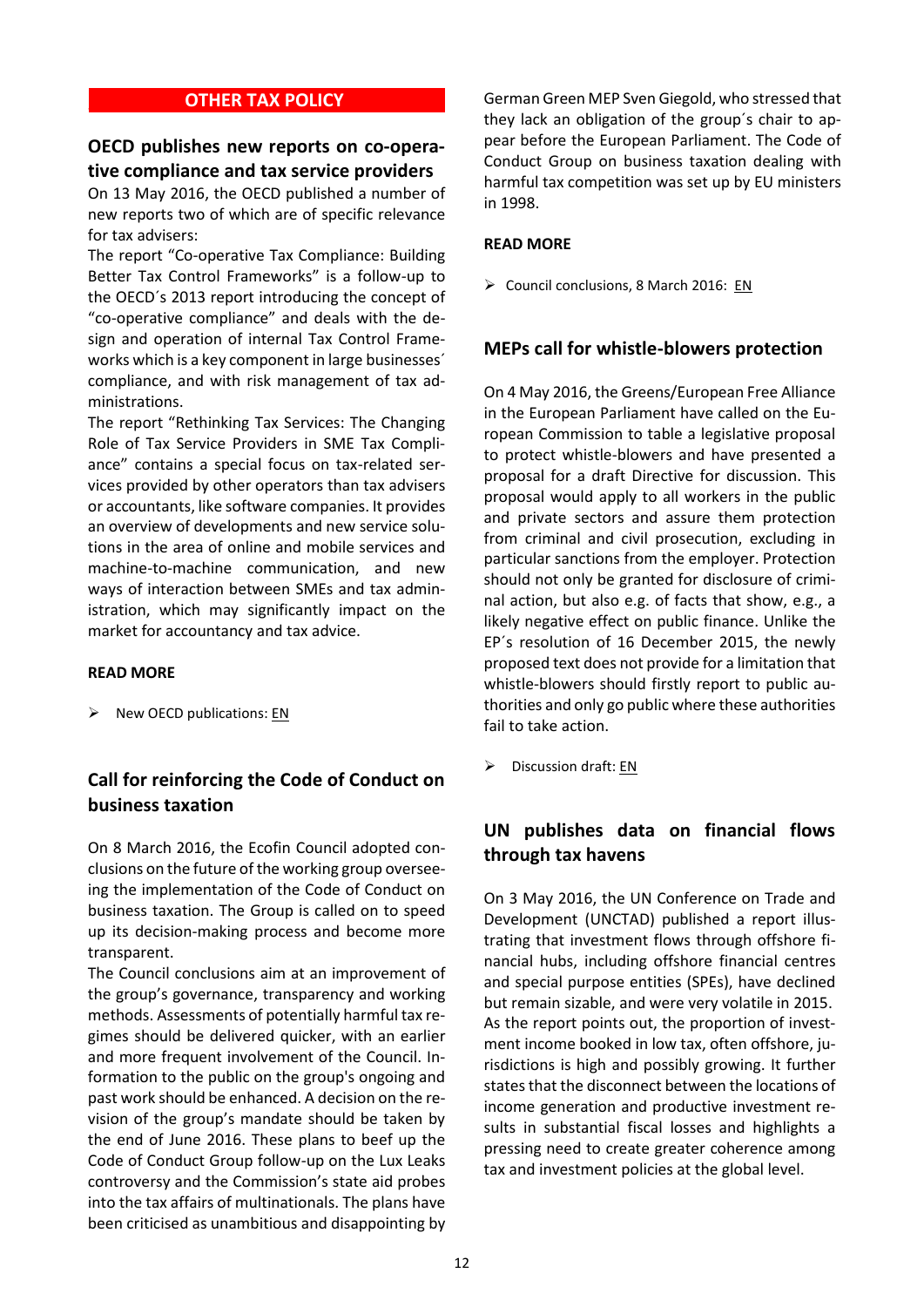### **READ MORE**

UN Report[: EN](http://unctad.org/en/PublicationsLibrary/webdiaeia2016d2_en.pdf)

## **European Commission publishes countryspecific recommendations on tax policy**

On 18 May 2016, the European Commission tabled country-specific recommendations in the framework of the European Semester on economic policy coordination for the next 12 to 18 months including tailored policy guidance to EU member states.

A thematic fiche on taxation features tax and revenue statistics as well as general trends and policy challenges. Recommendations explore options to improve current tax systems in order to become more-job and investment friendly while also ensuring fair contributions. Recent tax reforms in the EU member states are also highlighted and examples cited on good practices.

In its Communication on the country-specific recommendations, the Commission highlights further growth potential by improving the performance of business services. The Commission finds that the number of restrictions in services sectors remains high in several EU member states and believes that this negatively impacts investment, growth and employment. The range, level and number of restrictions prevailing in business services and regulated professions, especially in engineering, accounting, architecture and legal services, requires attention in particular towards Belgium, Germany, Luxembourg and Austria.

#### **READ MORE**

- European Semester Thematic Fiche Taxation, tax and revenue statistics: [EN](http://ec.europa.eu/europe2020/pdf/themes/2016/taxation_201605.pdf)
- European Semester, 2016 Recommendations thematic website: [EN](http://ec.europa.eu/europe2020/making-it-happen/country-specific-recommendations/index_en.htm)

## **\_\_ \_\_ANTI-MONEY LAUNDERING \_\_\_ \_**

### **Panama Papers: ICIJ releases searchable database**

The International Consortium of Investigative Journalists announced the release of a searchable database on 9 May 2016 with information on more than 200,000 offshore entities that are part of the Panama Papers release. This database including information about companies, trusts, foundations and

funds is expected to be the largest-ever data release on secret offshore companies.

### **READ MORE**

 $\triangleright$  Database[: EN](https://offshoreleaks.icij.org/#_ga=1.181783712.608279820.1462786940)

# **EU ministers agree pilot project for exchange beneficial ownership information / planned disincentives for tax advisers**

Minister at the informal Ecofin Council on 22 April 2016 agreed to enter into a pilot project for the automatic exchange of information on ultimate beneficial owners as a follow-up to last week's letter by the so-called G5 (The UK, Germany, Spain, France and Italy) expressing that group´s intention to embark on such pilot project.

The experience from this project should feed into an OECD- and FATF- (Financial Action Task Force) led development of a global standard and interlinked registries containing full beneficial ownership information. European Commissioner Dombrovskis highlighted that the Commission will also follow-up on the mandate to explore ways to introduce disincentives for those who give advice in tax evasion planning and elaborate tax evasion schemes.

Media reported that the meeting had revealed splits among countries such as France and the UK which support the publication of country-by-country tax information by large multinationals, proposed by the Commission on 12 April, and countries like Austria, Germany and Malta which are opposed to the proposal which requires qualified majority in the EU Council.

The European Commission also intends to table a revised proposal for the Anti-Money Laundering Directive.

#### **READ MORE**

- $\triangleright$  What the papers say[: Reuters;](http://mobile.reuters.com/article/idUSKCN0XG28T) [Out-law.com](http://www.out-law.com/en/articles/2016/april/eu-should-increase-transparency-on-ownership-of-companies-and-trusts-says-commissioner/)
- ECOFIN: Dutch EU presidency[: EN](http://english.eu2016.nl/documents/publications/2016/04/22/informal-ecofin---line-to-take-nl-presidency)
- $\triangleright$  Press release [EN](http://europa.eu/rapid/press-release_SPEECH-16-1551_en.htm)

## **Six countries sign up to public register of beneficial owners**

On 12 May 2016, the Commonwealth Secretariat hosted a major conference in London dedicated to the fight against corruption titled `Tackling Corruption Together`, gathering high-level government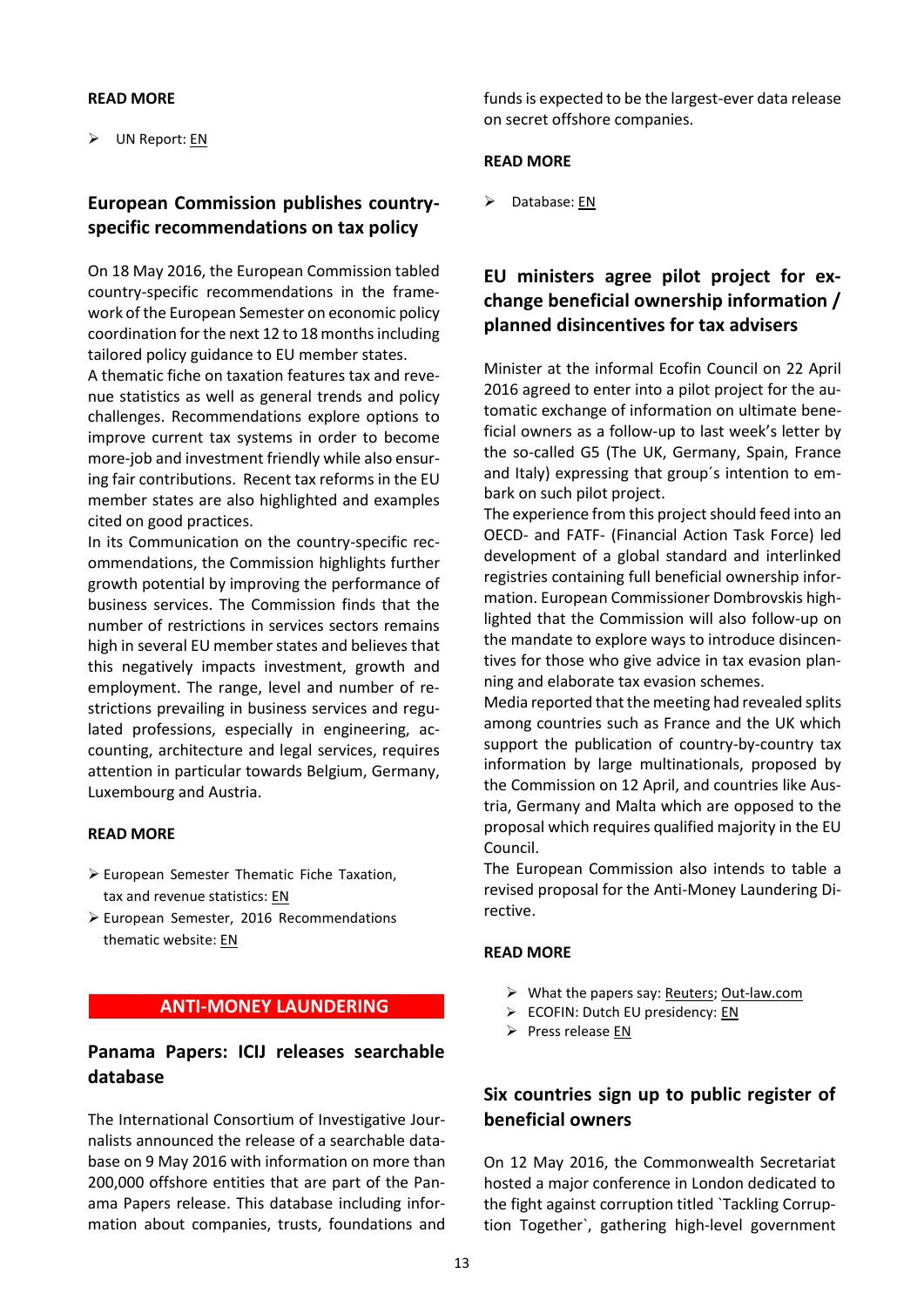officials, business and civil society organisations. Forty jurisdictions agreed to exchange beneficial ownership information among governments, including a number of UK crown dependencies known as tax havens. Six countries, the UK, Afghanistan, Kenya, France, the Netherlands and Nigeria went further by committing to publish registers of beneficial owners. Six more, including Australia, were reported to consider this move in future. The UK government also announced the setting-up of an international anti-corruption coordination centre in London.

### **READ MORE**

- $\triangleright$  Dedicated UK government website: [EN](https://www.gov.uk/government/topical-events/anti-corruption-summit-london-2016)
- $\triangleright$  The Guardian article: [EN](http://www.theguardian.com/politics/live/2016/may/12/david-cameron-london-anti-corruption-summit-live)

### **Countries follow-up on "Panama Papers"**

The data leak dubbed "Panama Papers" which revealed ownership information on 214,000 shell companies in the British Virgin Islands, Panama and other jurisdictions, and exposed names of politicians and other prominent persons, keeps producing news throughout the EU and beyond:

The UK Financial Conduct Authority (FCA) has asked 20 banks and financial institutions to reveal, by mid-April, any links to the Panama law firm from which the leaked documents originate and to that firm´s offshore clients. The UK opposition has asked to establish direct rule in the UK´s crown dependencies to stop tax evasion.

The French banking supervisory authority ACPR has asked the French banks for additional reporting on their activities in countries considered tax havens. France has also decided to put Panama back on its list of uncooperative countries, due to the country´s alleged poor compliance with a bilateral agreement on tax cooperation.

France, Spain and Australia have initiated investigations into possible tax fraud and money laundering, as a result of the revelations.

Germany, according to press reports, is planning disclosure obligations for tax-saving schemes and a change to limitation periods for tax evasion; these would only commence once the taxpayer has complied with his reporting obligations.

Panama so far has not committed itself to participate in the international automatic exchange of certain bank account information (OECD Common Reporting Standard). However, only in February 2016, the inter-governmental Financial Action Task Force had removed Panama from its grey list of countries

lagging behind in the fight against money laundering and terrorism financing.

With the implementation of the 4<sup>th</sup> EU Anti Money Laundering Directive which has to be completed in June 2017, EU member states are obliged to set up transparency registers of beneficial owners of their legal entities and, with some limitations, also for trusts. These registers will be accessible for competent authorities, obliged entities such as tax advisers, and (in the case of legal entities) for persons and organisations having a legitimate interest.

### **READ MORE**

- $\triangleright$  Dedicated website of the International Consortium of Investigative Journalists: [EN](https://panamapapers.icij.org/)
- ▶ OECD press release, 8 April 2016: [EN/FR](http://www.oecd.org/tax/tax-administrations-ready-to-act-on-panama-papers.htm)
- $\blacktriangleright$ 4<sup>th</sup> EU Anti Money Laundering Directive: All EU [languages](http://eur-lex.europa.eu/legal-content/EN/TXT/?uri=CELEX:32015L0849)

#### Press:

- Le Monde article, 7 April 2016: [FR](http://mobile.lemonde.fr/panama-papers/article/2016/04/07/panama-papers-les-banques-francaises-sommees-de-declarer-leurs-activites-offshore_4898119_4890278.html?xtref=http://m.facebook.com)
- > The Telegraph article, 7 April 2016[: EN](http://www.telegraph.co.uk/business/2016/04/07/fca-orders-banks-to-probe-links-to-panama-papers/)
- ▶ Die Welt article, 10 April 2016[: EN](http://www.welt.de/wirtschaft/article154192043/Schaeubles-Zehn-Punkte-Plan-gegen-Steuerhinterzieher.html)
- ▶ Yahoo/AFP article, 5 April 2016: [EN](https://uk.finance.yahoo.com/news/france-put-panama-back-list-141929839.html)
- ▶ Euractiv article, 5 April 2016: [DE](http://www.euractiv.de/section/finanzen-und-wirtschaft/news/frankreich-und-spanien-leiten-ermittlungen-wegen-panama-papers-ein/)
- Statistical data on "Panama Papers":  $EN$
- Politico article, 4 April 2016: [EN](http://www.politico.eu/article/france-spain-us-launch-probes-over-panama-papers/)

### **OECD follow-up on Panama Papers**

Senior tax administration officials from all over the world gathered on 13 April 2016 at the Joint International Tax Shelter Information and Collaboration (JITSIC) Network of the OECD in Paris in order to explore opportunities for obtaining data, co-operation and information-sharing in light of the "Panama Papers". JITSIC is a grouping of tax officials who exchange views, information and practices at an operational level.

According to press reports, the UK has asked the OECD to take the lead in drafting a global tax havens black list.

### **READ MORE**

- $\triangleright$  OECD press release [EN](http://www.oecd.org/tax/tax-administrations-meet-on-panama-papers.htm)
- Report on "City a.m." website: [EN](http://www.cityam.com/238991/panama-papers-george-osborne-calls-for-international-blacklist-of-tax-havens)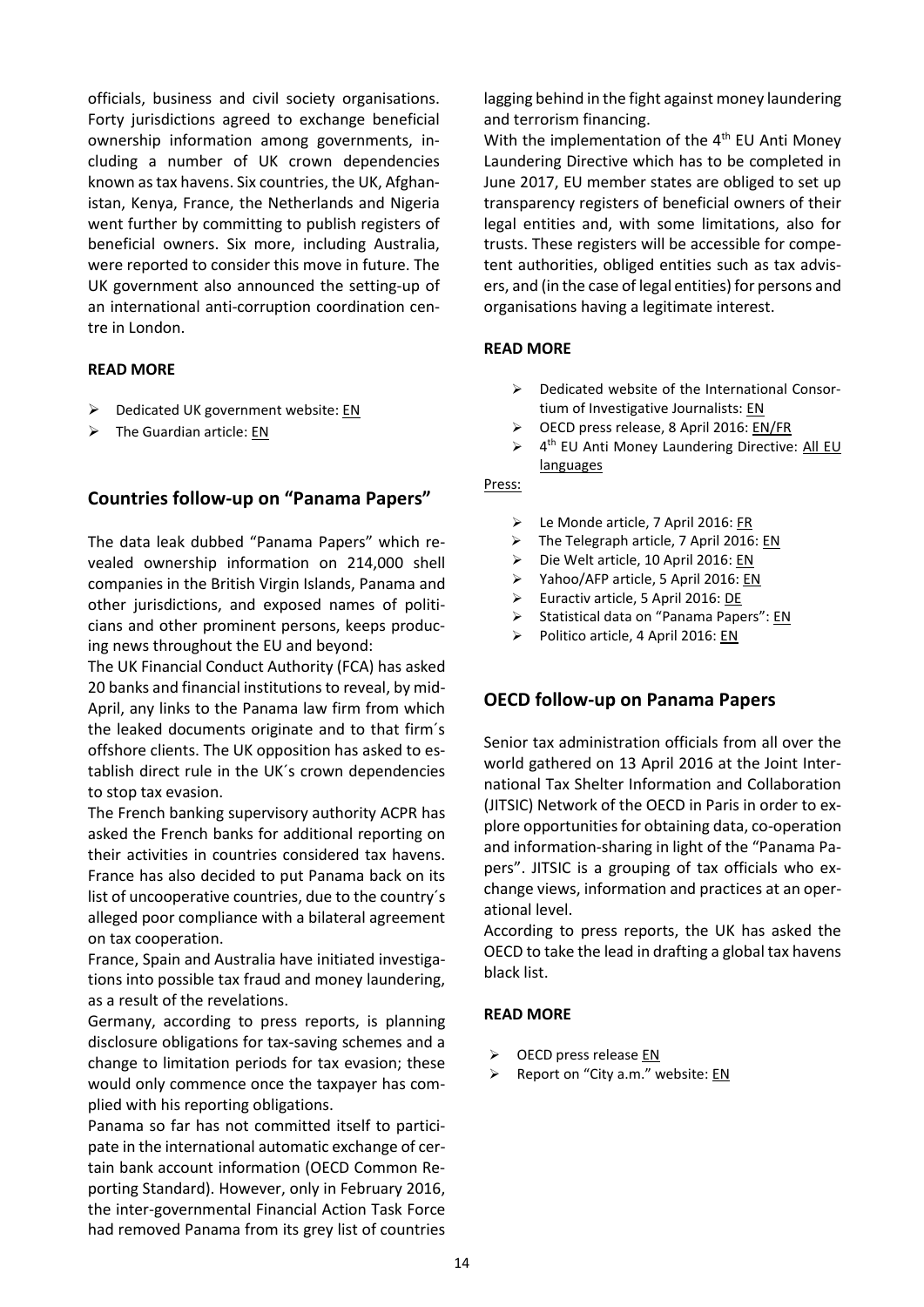### **\_\_ \_\_OTHER EU POLICY \_\_ \_**

## **Commission and CJEU launch new web applications to facilitate case law search**

In May 2016, the European Commission launched a new functionality on the European e-Justice Portal, the European Case Law Identifier (ECLI). This search engine allows easier search on case law published by national and international courts and tribunals. Currently, the search engine provides access to approximately 4 million case law decisions from the EU Court of Justice (CJEU), the European Patent Office, and courts in France, Spain, the Netherlands, Slovenia, Germany, the Czech Republic and Finland. The ECLI Search Engine will be further improved in terms of coverage.

Also the CJEU launched a new multilingual application, CVRIA, for smartphones and tablets, iOS and Android. The application is available in all EU languages. It has four sections:

- 'Case-law' latest decisions of the Courts of the CJEU (judgments, orders and opinions);
- 'Press releases': the 10 most recent press releases published by the institution;
- 'Judicial calendar': hearings, readings of Opinions and deliveries of judgments scheduled for the next five weeks;
- 'Search': access to all the case-law of the Court.

### **READ MORE**

- $\triangleright$  European e-Justice Portal: [EN](https://e-justice.europa.eu/home.do?plang=en&action=home) (All EU languages)
- $\triangleright$  ECLI search engine: [EN](https://e-justice.europa.eu/content_ecli_search_engine-430-en.do?clang=en) (All EU languages)
- $\triangleright$  CVRIA app via Google store: [EN](https://play.google.com/store/apps/details?id=eu.europa.publications.cjeu)
- $\triangleright$  CVRIA app via iTunes[: EN](https://itunes.apple.com/us/app/cvria/id1099088434?ls=1&mt=8)

## **Public consultation on common insolvency framework**

Since 23 March 2016, the European Commission consults on the establishment of an EU-wide insolvency framework, following the publication of an initial inquiry into insolvency law harmonisation earlier this month. The European Commission aims to support businesses in financial difficulties while at the same time maximising the value received by creditors, shareholders, employees, investors, tax authorities, and other parties concerned. The Commission intends to present a legislative proposal on insolvency by the end of 2016. Overall efficiency and

effectiveness of insolvency frameworks should be increased while also building on national regimes. Closing date is 14 June 2016.

### **READ MORE**

 $\triangleright$  Dedicated Commission website: [EN](http://ec.europa.eu/justice/newsroom/civil/opinion/160321_en.htm) (DE/FR available; the questionnaire is available in all EU languages)

# **Commission proposes equal pay for posted workers – tax still to be paid in home countries**

On 8 March 2016, the European Commission tabled its long-expected proposal for a revision of the rules on the posting of workers. The initiative aims at ensuring fair wage conditions and a level playing field between posting and local companies in the host country.

The targeted revision will introduce changes in three areas: remuneration of posted workers, rules on temporary work agencies, and long-term posting. The proposal foresees that posted workers are subject to equal pay and working conditions as local workers. Currently, posted workers are already subject to the same rules as host member state employees in certain fields, such as health and safety. However, the employer is not obliged to pay a posted worker more than the minimum rate of pay set by the host country.

According to the Directive proposal, all the rules on remuneration that are applied generally to local workers would also have to be granted to posted workers. Remuneration would also include other elements such as bonuses or allowances where applicable. Taxes and social contributions of the posted workers will still have to be paid in their home countries, according to those countries´ laws. To that extent, there will remain some level of differences in wages costs for employers.

### **READ MORE**

- Press release:  $EN$  (DE FR available)
- ▶ Directive proposal COM(2016)128: [All EU languages](http://eur-lex.europa.eu/legal-content/EN/TXT/?qid=1457956679332&uri=COM:2016:128:FIN)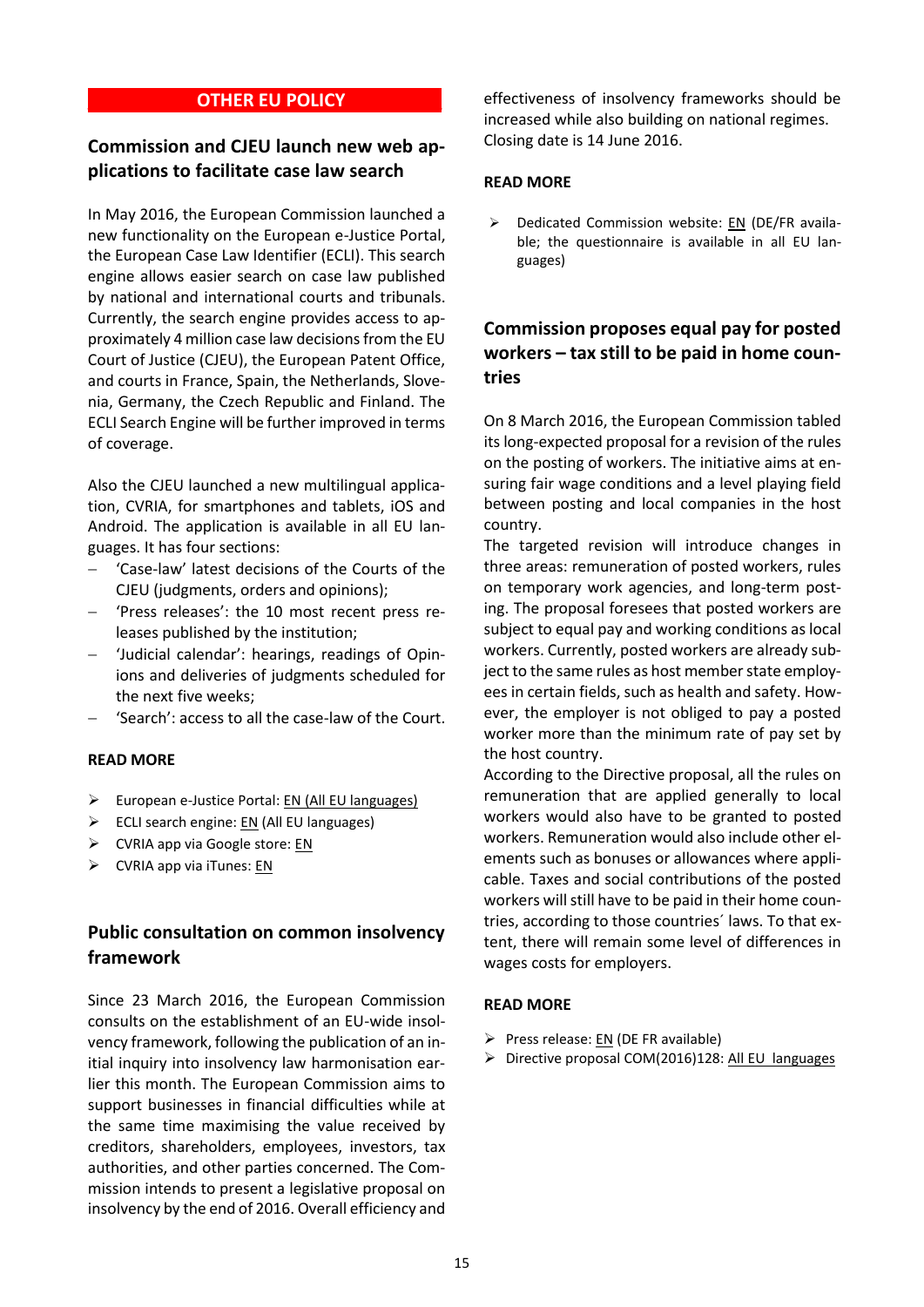### **\_PROFESSIONAL LAW \_**

## **Public consultation on cross-border provision of services**

On 3 May 2016, the Commission, DG Growth (formerly Internal Market) launched a public consultation dealing with administrative and regulatory barriers on cross-border services. The survey concerns "business services", specifically mentioning accountancy. Legal advice and statutory audit are excluded. Tax advisers are not expressly mentioned, but they also fall under the EU Services Directive to which the survey refers.

The Commission stresses that the survey is aiming at mid-sized professional firms and the factors that prevent them from expanding, looking in particular on simplifying the setting up of branches and agencies in another member state.

Essentially, it is about whether EU member states should still be able to impose certain regulatory requirements on professional firms (notably on shareholder structure, legal form, multidisciplinary activities, professional indemnity insurance requirements and services standards), whether they should exempt firms from other member states from such requirements, or whether there should be some form of harmonisation of what can be required. It is remarkable that the questionnaire also addresses domestic situations, not having a cross-border element.

The deadline is 26 July 2016.

#### **READ MORE:**

 $\triangleright$  Link to the public consultation[: EN](http://ec.europa.eu/growth/tools-databases/newsroom/cf/itemdetail.cfm?item_id=8796) (all languages available)

# **Reforms of professional regulation: Commission consults on National Action Plans**

On 27 May 2016, the European Commission has opened a public consultation on the "National Action Plans" drawn up by EU member states to explain whether or not they intend to reform the regulation of their professions. The Commission has observed that its recommendations in this matter, expressed in the country-specific recommendations as part of the European Semester, are often ignored. Indeed qualification requirements are a competence of member states, to the extent they are in conformity with EU law, in particular the proportionality requirement.

The public consultation will give stakeholders the possibility to comment on a maximum of four National Action Plans and express criticism towards the member states´ assessments. The outcome of the survey will feed into the development a common methodology for member states to assess the proportionality of their requirements. The consultation will be open until 19 August 2016.

#### **READ MORE**

 $\triangleright$  Consultation paper: [EN](http://ec.europa.eu/growth/tools-databases/newsroom/cf/itemdetail.cfm?item_id=8827)

## **EP working on report requesting new rules and sanctions for tax advisers**

The European Parliament´s "TAXE 2" Special Committee on tax rulings and other measures similar in nature or effect, continuing the work of its predecessor which was set up in the wake of the "Lux Leaks" revelations, is working on its (non-legislative) initiative report scheduled to be adopted on 4 July 2016. On 11 May, Dutch Social Democrat MEP Jeppe Kofod and German Liberal MEP Michael Theurer presented their draft report. For tax professionals, the draft report demands EU-wide conflict of interest rules preventing tax advisers from advising both government and private clients, and sanctions for advisers engaged with tax havens, tax evasion or aggressive tax planning.

#### **READ MORE**

- $\triangleright$  Draft report: [EN](http://www.europarl.europa.eu/sides/getDoc.do?type=COMPARL&mode=XML&language=EN&reference=PE580.528)
- Amendment proposals will be linked at the bottom of this website[: EN](http://www.europarl.europa.eu/oeil/popups/ficheprocedure.do?reference=2016/2038%28INI%29&l=en)